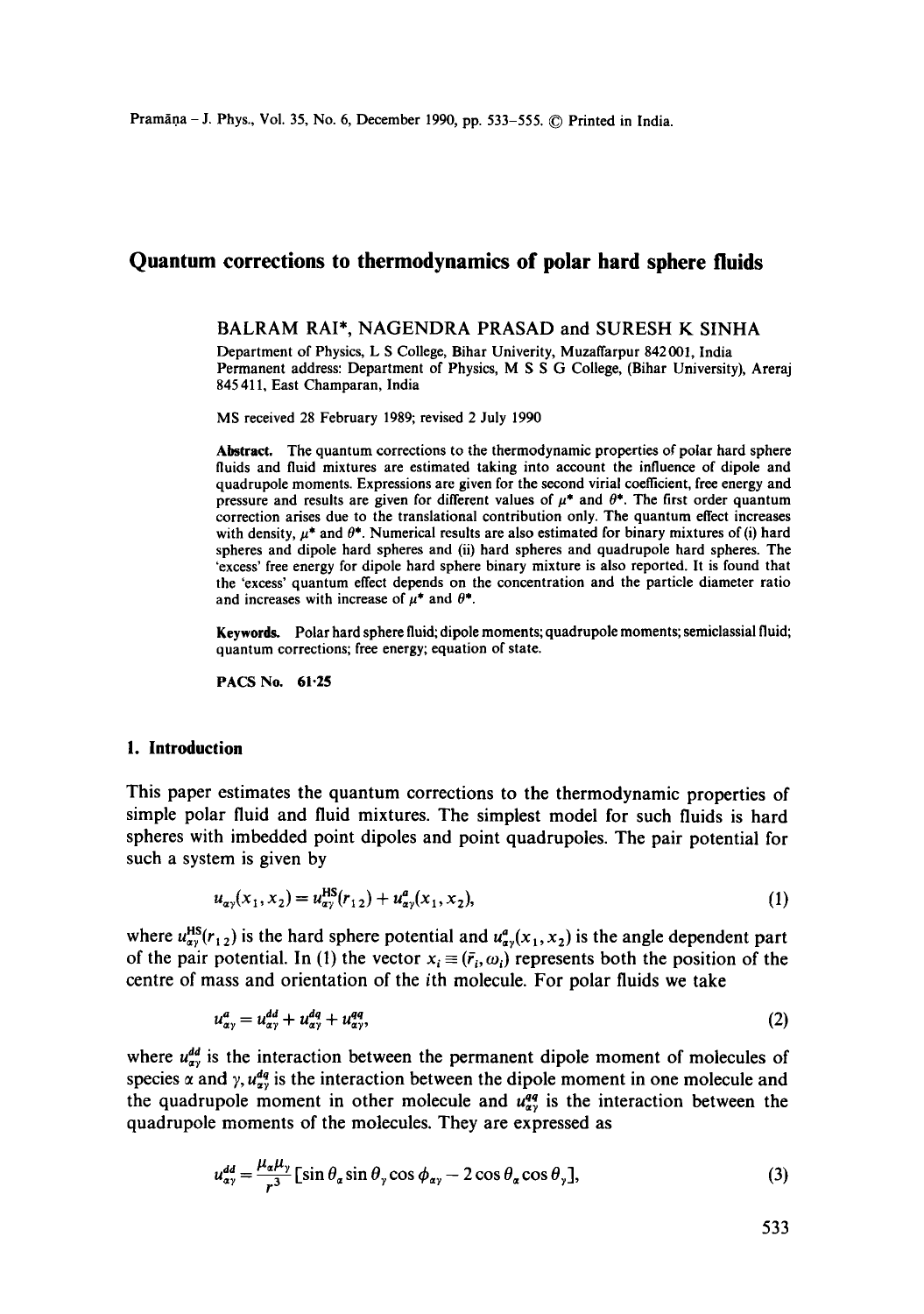$$
u_{\alpha\gamma}^{dq} = \frac{3}{4r^4} \{ \mu_{\alpha}\theta_{\gamma}[\cos\theta_{\alpha}(3\cos^2\theta_{\gamma} - 1) - 2\sin\theta_{\alpha}\sin\theta_{\gamma}\cos\theta_{\gamma}\cos\phi_{\alpha\gamma}]
$$
  
+  $\mu_{\gamma}\theta_{\alpha}[\cos\theta_{\gamma}(3\cos^2\theta_{\alpha} - 1) - 2\sin\theta_{\gamma}\sin\theta_{\alpha}\cos\theta_{\alpha}\cos\phi_{\alpha\gamma}] \},$   

$$
u_{\alpha\gamma}^{qq} = \frac{3}{4} \frac{\theta_{\alpha}\theta_{\gamma}}{r^5} [1 - 5(\cos^2\theta_{\alpha} + \cos^2\theta_{\gamma}) - 15\cos^2\theta_{\alpha}\cos^2\theta_{\gamma}]
$$
  
+  $2(\sin\theta_{\alpha}\sin\theta_{\gamma}\cos\phi_{\alpha\gamma} - 4\cos\theta_{\alpha}\cos\theta_{\gamma})^2],$  (5)

where  $\theta_{\alpha}, \theta_{\gamma}$  and  $\phi_{\alpha\gamma} \equiv \phi_{\alpha} - \phi_{\gamma}$  are the angles which determine the orientation of the molecule with respect to the line joining the centres of the molecules.  $\mu_{\alpha}$  and  $\theta_{\alpha}$  are, respectively, the dipole moment and quadrupole moment of a molecule of species  $\alpha$ .

A considerable progress has been made for classical polar fluids (Rushbrooke *et al* 1973; Stell *et al* 1972, 1974; Larsen *et al* 1977; Singh and Gupta 1970; Singh and Singh 1974) and fluid mixtures (Adelman and Deutch 1973; Melnyk and Smith 1974). However our understanding of the quantum polar fluids is far from satisfactory (Poweles and Rickaygen 1978; Berne and Thirumalai 1986). Quantum effects on the structure of liquid water have been studied by Kuharski and Rossky (1985a, b) and Wallqvist and Berne (1985).

In the semiclassical limit i.e. at high temperature, where the quantum effects are small and can be treated as a correction to the classical behaviour, the usual method for calculating the quantum corrections is the Wigner-Kirkwood (WK) expansion (Wigner 1932; Kirkwood 1933). This method has been used to calculate the equilibrium properties of molecular fluids (Singh and Sinha 1984, 1987) and molecular fluid mixtures (Singh and Sinha 1987). However this method fails (Singh and Sinha 1981) where the intermolecular potential has a hard core since it requires the potential to be differentiable.

Another method is the 'modified' WK expansion (Singh and Sinha 1978; Derderian and Steele 1971, 1973) in which the hard sphere basis functions are used rather than the free particle basis functions. This method has been extensively used to calculate the equilibrium properties of hard-core fluid of spherical molecules (Singh and Sinha 1981). This method can be extended to the case of the polar hard sphere fluids.

In this paper we calculate the quantum correction to the thermodynamic properties of the polar hard sphere fluids and fluid mixtures. We consider the pair potential defined by (1).

In § 2 we discuss the basic formalism for calculating the thermodynamic properties of polar hard sphere fluid mixtures in the semiclassical limit. Expressions are given for the free energy and equation of state for fluid mixtures. Section 3 is devoted to obtain expressions for the second virial coefficient of the polar hard sphere fluid in the semiclassical limit. In §4 we give explicit expressions for the free energy and equation of state. We simplify these expressions for one-component polar fluid and binary mixture in  $\frac{55}{5}$  and 6, respectively. The results are discussed in § 7. The summary is given in § 8.

#### **2. Basic formalism**

We consider a polar hard sphere fluid mixture, consisting of  $N_1$  molecules of species 1,  $N_2$  molecules of species 2, ...,  $N_s$  molecules of species s, such that the total number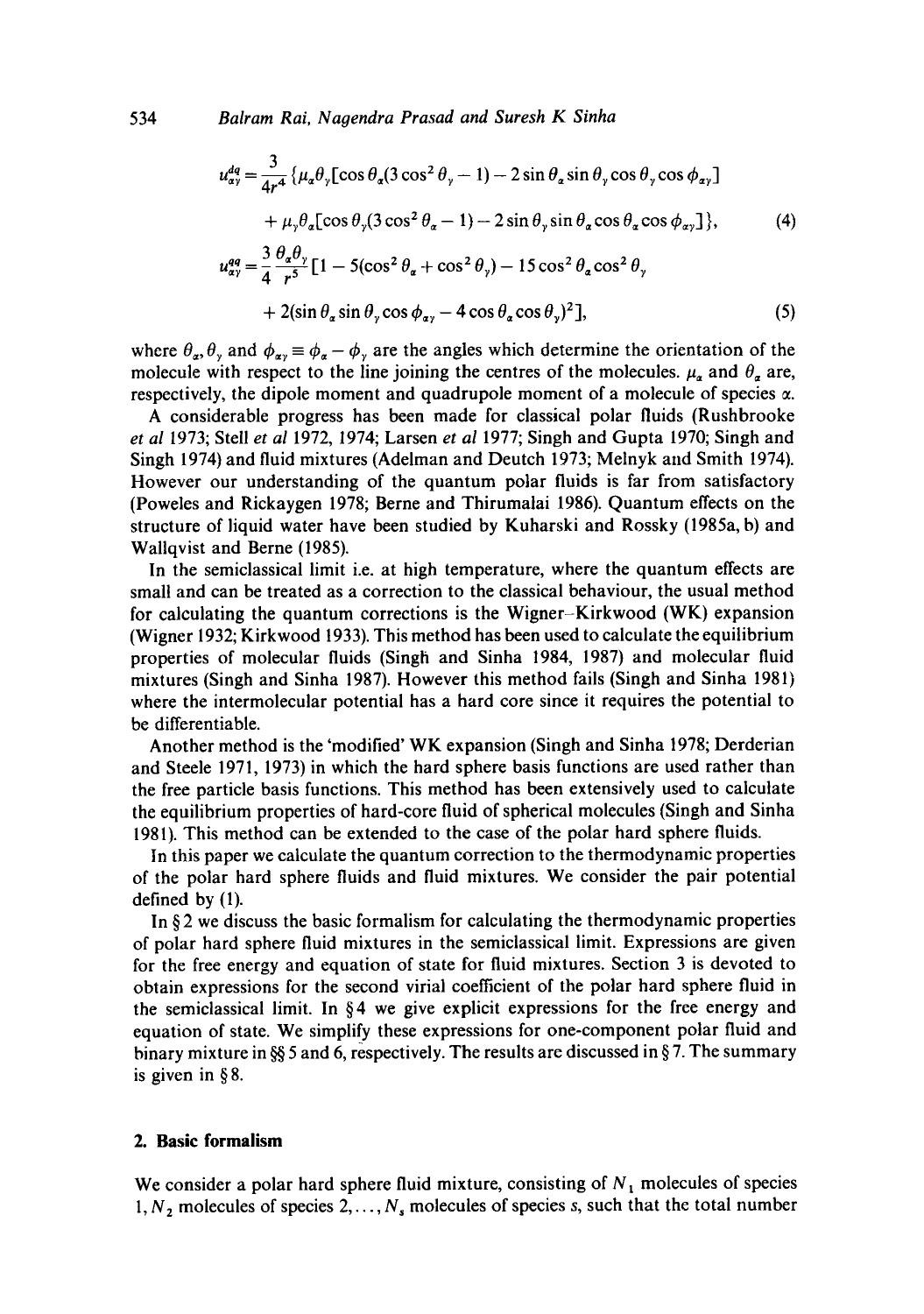of molecules is  $N = \sum_{\alpha=1}^{s} N_{\alpha}$ . In quantum statistical mechanics, the canonical partition function may be defined in this case as (Singh and Sinha 1987)

$$
Q_N = \left[ \prod_{\alpha} \left( N_{\alpha}! \lambda_{\alpha}^{3N_{\alpha}} q_{\alpha}^{-N_{\alpha}} \Omega^{N_{\alpha}} \right) \right]^{-1} \int \cdots \int W_N(x_1, x_2, \dots, x_N) \prod_{i=1}^N dx_i, \tag{6}
$$

where

$$
dx_i = d\bar{r}_i d\omega_i = d\bar{r}_i \sin \theta_i d\theta_i d\phi_i,
$$

 $\Omega = 4\pi$  for linear molecules and

$$
W_N(x_1, x_2,..., x_N) = \prod_{\alpha=1}^s (N! \lambda_{\alpha}^{3N_{\alpha}} q_{\alpha}^{-N_{\alpha}}) \sum_x \psi_x^* \exp(-\beta \hat{H}_N) \psi_x \tag{7}
$$

is known as the Slater sum of a system, whose Hamiltonian is given by

$$
\hat{H}_N = -\sum_{\alpha=1}^s \frac{\hbar^2}{2m} \sum_{i=1}^{N_s} \nabla_i^2 + U(x_1, x_2, \dots, x_N),
$$
\n(8)

where  $\nabla_i^2$  is the generalized Laplacian operator in a s-dimensional space and U is the total interaction potential. In (7),  $\psi'_x s$  are the complete set of orthogonal N<sup>1</sup> particle wave function. The summation in (7) extends over all states. Here  $\lambda_{\alpha}$  is the thermal wavelength and  $q_a$  is the single molecule rotational partition function of component  $\alpha$ 

$$
\lambda_a = (2\pi\hbar^2 \beta/m_a)^{1/2}.
$$
\n(9)

$$
q_{\alpha} = \sum_{J_{\alpha}} (2J_{\alpha} + 1) \exp \left[ -\beta J_{\alpha} (J_{\alpha} + 1) \hbar^2 / 2I_{\alpha} \right].
$$
 (10)

Here  $m_{\alpha}$  is the mass and  $I_{\alpha}$  is the moment of inertia of a molecule of species  $\alpha$  and  $\beta = (kT)^{-1}$ .

In the semiclassical limit,  $q_a$  for linear molecule is given by (Gray and Gubbin 1984)

$$
q_a = \Lambda_a^{-2} [1 + \frac{1}{6} (\beta \hbar^2 / I_a)], \tag{11}
$$

where

$$
\Lambda_a^{-2} = (\beta h^2 / 2I_a)^{-1} \tag{12}
$$

is the classical value for the single-molecule rotational partition of species  $\alpha$ .

Assuming that the quantum effects are largely determined by the repulsion due to the hard-core, we choose the basic functions which are the eigen functions of the hard sphere Hamiltonian, defined as

$$
\hat{H}_N^0 = -\sum_{\alpha=1}^s \frac{\hbar^2}{2m_\alpha} \sum_{i=1}^{N_s} \nabla^2 + U_{\rm hs}(\bar{r}_1, \bar{r}_2, \dots, \bar{r}_N). \tag{13}
$$

Let  $\psi_x^0$  be the eigen function for the hard-sphere Hamiltonian. Thus

$$
\psi_x^0 = 0, \qquad r_{ij} < \sigma_{\alpha\gamma}
$$
  
=  $\phi_K(\bar{r}_1, \bar{r}_2, \dots, \bar{r}_N) \chi_m(\theta_1, \phi_1, \dots, \theta_N, \phi_N), \quad r_{ij} > \sigma_{\alpha\gamma},$  (14)

where  $\sigma_{xy}$  is the hard sphere diameter of molecules of species  $\alpha$  and  $\gamma$ ,  $\phi_K$  is the eigen function of the Hamiltonian

$$
\hat{H}_{tr}^{0} = -\sum_{\alpha=1}^{s} \frac{\hbar^2}{2m_{\alpha}} \sum_{i=1}^{N_s} \nabla_{r_i}^2 + U_{hs}, \qquad (15)
$$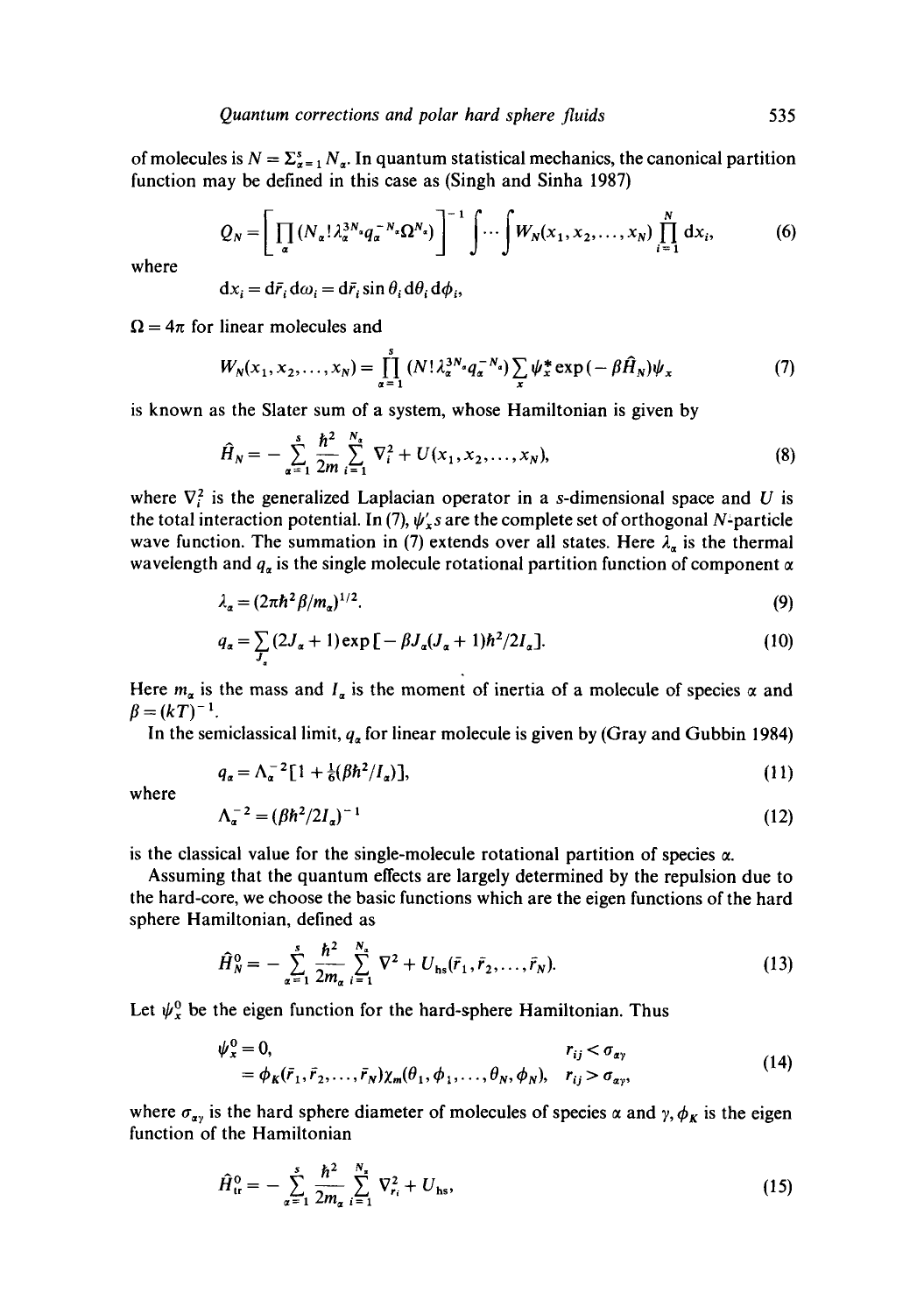and  $\chi_m$  is the eigen function of the rotational kinetic energy

$$
\widehat{H}_{\rm rot}^{0} = -\sum_{\alpha=1}^{s} \frac{\hbar^2}{2I_{\alpha}} \sum_{i=1}^{N_{\alpha}} \nabla_{\omega_i}^2.
$$
 (16)

Then

$$
\hat{H}_N^0 \phi_K \chi_m = \left[ \sum_{\alpha} \sum_{i} \frac{p_i^2}{2m_{\alpha}} + \sum_{\alpha} \sum_{i} \varepsilon_{\alpha}^i \right] \phi_K \chi_m, \tag{17}
$$

where

 $\varepsilon_{\alpha}^{i} = J_{\alpha}(J_{\alpha} + 1)\hbar^{2}/2I_{\alpha}$ 

is the energy eigen value corresponding to the rotational kinetic energy. We regard the attractive interaction as a perturbation on the hard sphere system and write

$$
\hat{H}_N = \hat{H}_N^0 + U_P(x_1, x_2, \dots, x_N),\tag{18}
$$

where

$$
U_P(x_1, x_2, \dots, x_N) = \sum_{\alpha, \gamma=1}^s \sum_{i < j} u_{\alpha\gamma}^P(x_i, x_j), \tag{19}
$$

where  $u_{xy}^p(x_i, x_j)$  is the intermolecular perturbation potential which is zero for  $r_{ij} < \sigma_{xy}$ .

In terms of the hard sphere wave function  $\psi_{x}^{0}$ , the Slater sum can be written as

$$
W_N(x_1, x_2,..., x_N) = \prod_{\alpha=1}^s \left[ N_\alpha! \lambda_\alpha^{3N_\alpha} q_\alpha^{-N_\alpha} \right] \sum_x \psi_x^{0*} \exp \left[ -\beta (\hat{H}_0 + U) \right] \psi_x^0. \tag{20}
$$

Following Friedmann's treatment (Friedmann 1962), we write

$$
\exp\left[-t\beta(\hat{H}_N^0+U_P)\right]=\exp\left[-t\beta U_P\right]T(t)\exp\left[-t\beta\hat{H}_N^0\right],\tag{21}
$$

where

$$
T(t) = 1 + T_1(t) + T_2(t) + \cdots
$$
 (22)

with

$$
T_1(t) = \int_0^t dt_1 \exp(t_1 \beta U_P) [\exp(-t_1 \beta U_P), \beta \hat{H}_N^0]
$$
 (23a)

$$
T_2(t) = \int_0^t dt_1 \exp(t_1 \beta U_P) [\exp(-t_1 \beta U_P) T_1(t_1), \beta \hat{H}_N^0].
$$
 (23b)

Substituting (21) and (22) in (20) we obtain

$$
W_N = W_N^0 + W_N^1 + W_N^2 + \cdots,
$$
 (24)

$$
W_N^0(x_1, x_2, \dots, x_N) = \prod_{\alpha=1}^s \left[ N_\alpha! \lambda_\alpha^{3N_\alpha} q_\alpha^{-N_\alpha} \right] \sum_x \psi_x^{0^*} \exp \left[ -\beta (\hat{H}_N^0 + U_P) \right] \psi_x^0
$$
  
=  $\exp \left( -\beta U_P \right) W_N^{\text{hs}}(\bar{r}_1, \bar{r}_2, \dots, \bar{r}_N)$  (25)

$$
W_N^1(x_1, x_2,..., x_N) = \prod_{\alpha=1}^s [N_\alpha! \lambda_\alpha^{3N_\alpha} q_\alpha^{-N_\alpha}] \sum_x \psi_x^{0^*}
$$
  
 
$$
\times \exp(-\beta U_P) T_1(1) \exp(-\beta \hat{H}_N^0) \psi_x^0
$$
  

$$
= -\exp(-\beta U_P) \sum_{\alpha=1}^s \left\{ \left( \frac{\hbar^2 \beta^2}{2m_\alpha} \right) \sum_{i=1}^{N_\alpha} \left[ \frac{1}{2} \nabla_{r_i}^2 U_P \right] \right\}
$$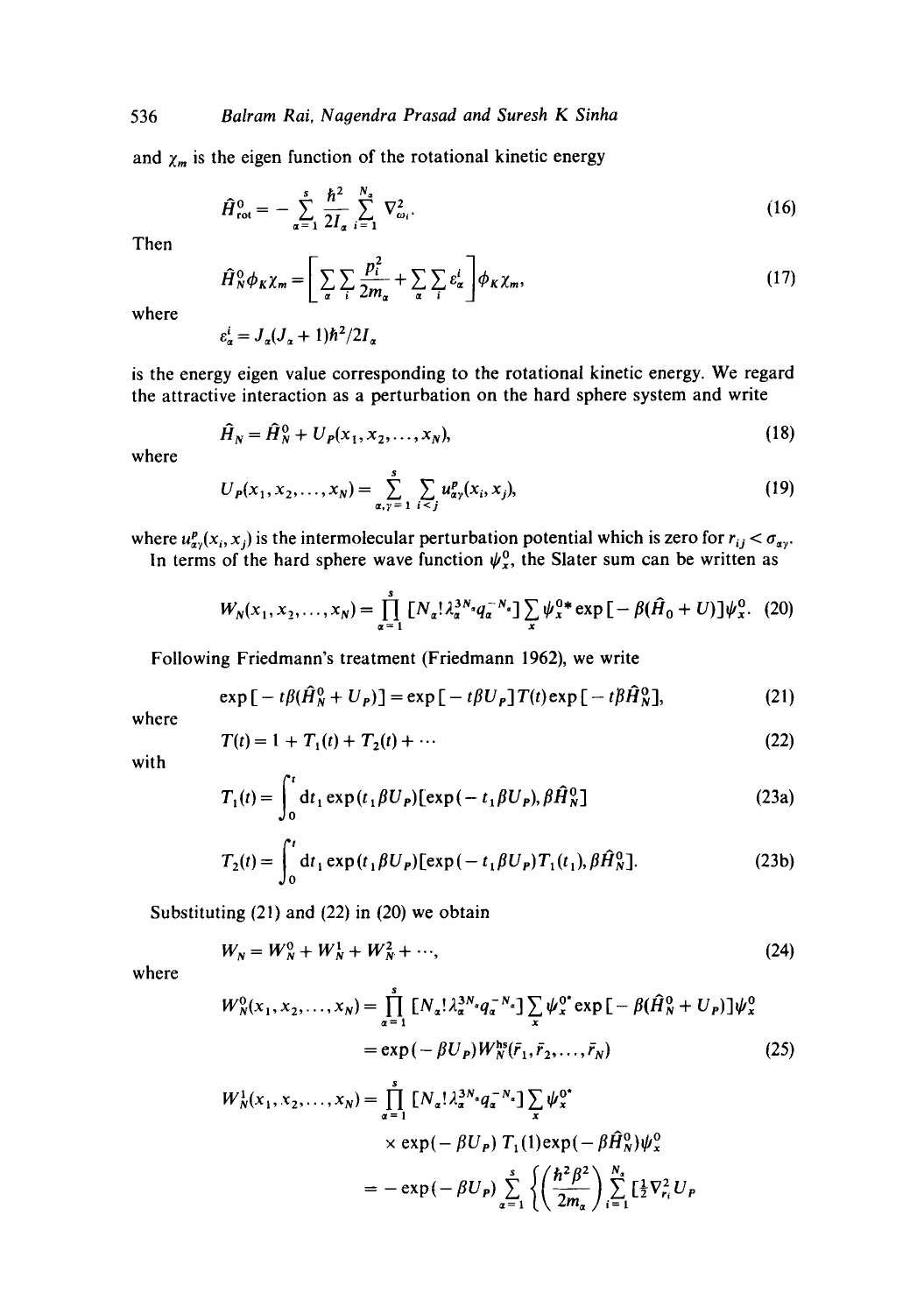*Quantum corrections and polar hard sphere fluids* 537

$$
-\frac{1}{3}\beta(\nabla_{r_i}U_P)^2+\nabla_{r_i}U_P\cdot\nabla_{r_i}\cdot W_N^{\text{hs}}(\vec{r}_1,\ldots,\vec{r}_N)+\left(\frac{\hbar^2\beta^2}{2I_\alpha}\right)
$$

$$
\times \sum_{i=1}^{N_{\rm s}} \left[ \frac{1}{2} \nabla_{\omega_i}^2 U_P - \frac{1}{3} \beta (\nabla_{\omega_i} U_P)^2 \right] \left\} W_N^{\rm hs}(\vec{r}_1, \ldots, \vec{r}_N) \quad (26)
$$

$$
W_N^2(x_1, x_2,..., x_N) = \prod_{\alpha=1}^s \left[ N_{\alpha}! \lambda_{\alpha}^{3N_{\alpha}} q_{\alpha}^{-N_{\alpha}} \right] \sum_x \psi_x^{0^*} \times \exp(-\beta U_P) T_2(1) \exp(-\beta \hat{H}_N^0) \psi_x^0 \tag{27}
$$

and

$$
W_N^{\text{hs}}(\bar{r}_1,\ldots,\bar{r}_N) = \prod_{\alpha=1}^s \left[ N_\alpha! \lambda_\alpha^{3N_\alpha} \right] \sum_K \phi_K^* \exp\left(-\beta \hat{H}_N^0\right) \phi_K \tag{28}
$$

is the Slater sum of the hard sphere mixture.

Recently Singh *et al* (1990) have used the superposition approximation to evaluate  $W_N^2$  for one-component molecular fluid. Its extension for fluid mixture is straightforward. Thus the result is

$$
W_N^2(x_1, x_2, \dots, x_N) = \exp(-\beta U_P) W_N^{\text{hs}}(\tilde{r}_1, \dots, \tilde{r}_N) \sum_{\alpha, \gamma} \left\{ \left( \frac{\hbar^2 \beta^2}{m_{\alpha \gamma}} \right) \times \sum_{i < j} \left[ \frac{1}{3} \nabla_{r_{ij}}^2 u_{\alpha \gamma}^P(x_i, x_j) - \frac{1}{4} \beta \left( \frac{\partial u_{\alpha \gamma}^P(x_i, x_j)}{\partial r_{ij}} \right)^2 \right] + \left( \frac{\hbar^2 \beta^2}{2I_{\alpha \gamma}} \right) \sum_i \left[ \frac{1}{3} \nabla_{\omega_i}^2 u_{\alpha \gamma}^P(x_i, x_j) - \frac{1}{4} (\nabla_{\omega_i} u_{\alpha \gamma}^P(x_i, x_j))^2 \right] \right\},\tag{29}
$$

where  $m_{ax} = m_a$  is the mass of a molecule of species  $\alpha$  and  $m_{ay} = 2m_{ax}m_{yy}/(m_{ax} + m_{yy})$ , and  $I_{\alpha\alpha} = I_{\alpha}$  is the moment of inertia of a molecule of species  $\alpha$  and  $I_{\alpha\nu} = 2I_{\alpha\alpha}I_{\nu\nu}$  $(I_{\alpha\alpha} + I_{\gamma\gamma}).$ 

In the semiclassical limit,  $W_N^{\text{hs}}$  can be expressed as (Hemmer 1968; Jancovici 1969; Singh and Sinha 1982)

$$
W_N^{\text{hs}}(\bar{r}_1, \dots, \bar{r}_N) = \exp\bigg[-\beta \sum_{\alpha, \gamma} \sum_{i < j} u_{\alpha\gamma}^{\text{hs}}(\bar{r}, \bar{r})\bigg] \bigg[1 + \sum_{\alpha, \gamma} \sum_{i < j} U_{\alpha\gamma}^{\text{m,hs}}(\bar{r}_i, \bar{r}_j) + \sum_{\alpha, \gamma, \delta} \sum_{i < j < k} U_{\alpha\gamma}^{\text{m,hs}}(\bar{r}_i, \bar{r}_j, \bar{r}_k) + \cdots \bigg],\tag{30}
$$

where  $U_{\alpha y \cdots \delta}^{m,hs}(\bar{r}_1, \bar{r}_2, \ldots, \bar{r}_l)$  is the *l*-particle modified Ursell function for hard sphere fluid mixture. The two-body modified Ursell function for hard sphere fluid mixture is given by (Gibson and Byrnes 1975)

$$
U_{\alpha\gamma}^{\mathbf{m},\mathbf{hs}}(r) = \phi_{\alpha\gamma}^0(r) + \phi_{\alpha\gamma}^1(r) + \cdots \quad \gamma > \sigma_{\alpha\gamma} \tag{31}
$$

$$
\phi_{\alpha\gamma}^0(r) = -\exp(-\xi_{\alpha\gamma}^2) \tag{32a}
$$

$$
\phi_{\alpha\gamma}^1(r) = \frac{1}{\sqrt{2}} (\lambda_{\alpha\gamma}/\sigma_{\alpha\gamma}) \xi_{\alpha\gamma}^2 \operatorname{erfc}(\xi_{\alpha\gamma}).
$$
\n(32b)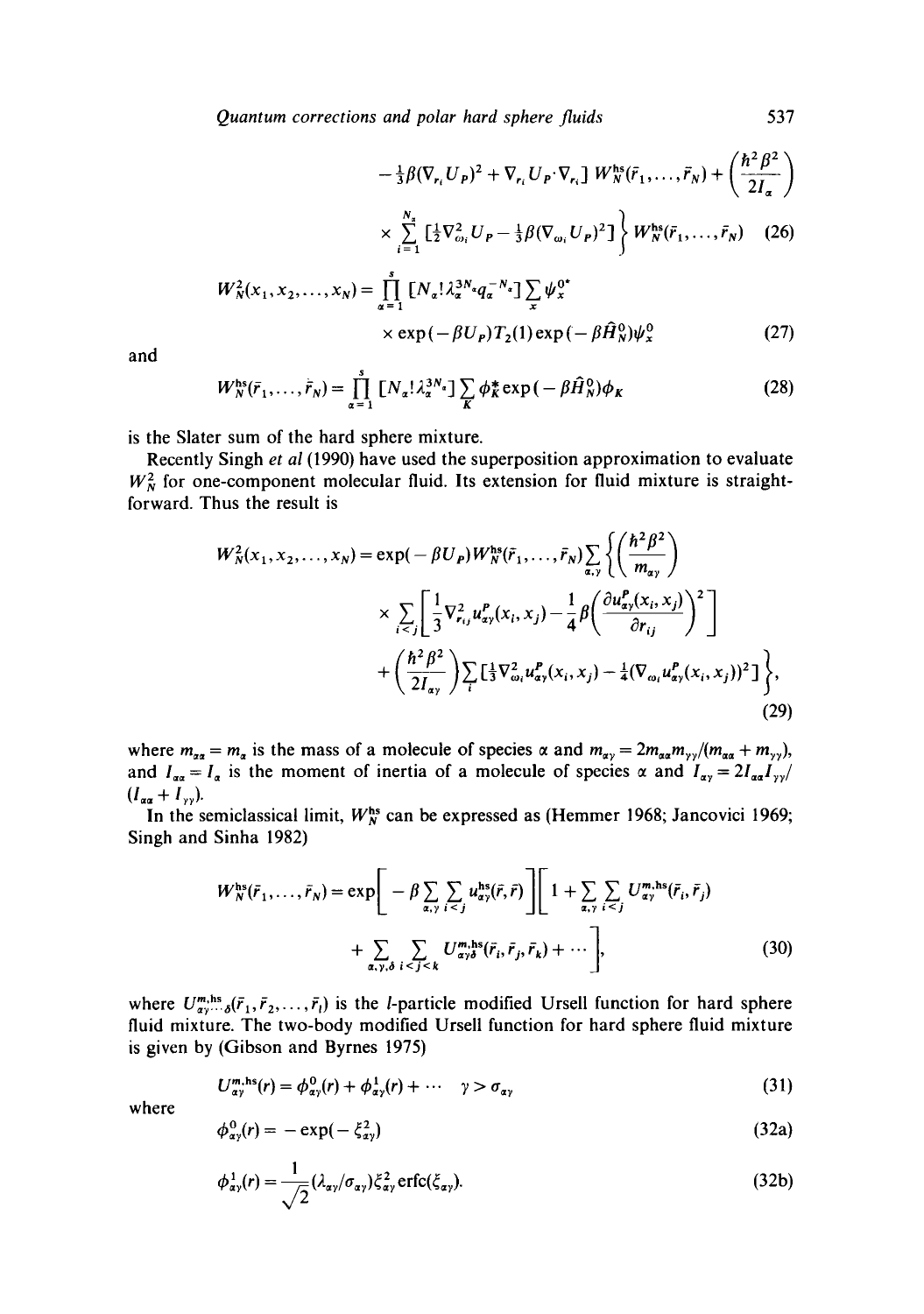Here  $\zeta_{av} = [(2\pi)^{1/2}/(\lambda_{av}/\sigma_{av})][(r/\sigma_{av})-1]$  and erfc( $\zeta_{av}$ ) is the complimentary error function.  $\lambda_{\alpha\nu}$  is the thermal wave length of molecules of species  $\alpha$  and  $\gamma$  defined as

$$
\lambda_{\alpha\gamma}=(2\pi\hbar^2\beta/m_{\alpha\gamma})^{1/2}.
$$

Thus we have (Singh and Sinha 1982)  $\lambda_{\alpha y} = [(\lambda_{\alpha\alpha}^2 + \lambda_{yy}^2)/2]^{1/2}$ .

Substituting (4) in (6) and integrating by parts, we obtain an expression for free energy of a semiclassical fluid mixture

$$
\frac{\beta A}{N} = \frac{\beta A^c}{N} + A_1 + A_2 + \cdots,\tag{33}
$$

where

$$
A_1 = -\frac{1}{2}\rho \sum_{\alpha,\gamma} c_{\alpha} c_{\gamma} \int d\bar{r}_2 U_{\alpha\gamma}^{\mathbf{m},\mathbf{h}s}(\bar{r}_1,\bar{r}_2) \langle g_{\alpha\gamma}^c(x_1,x_2) \rangle_{\omega_1\omega_2}
$$
(34)

$$
A_2 = A_2^{\text{tr}} + A_2^{\text{rot}} - \sum_{\alpha} c_{\alpha} \left( \frac{\hbar^2 \beta}{2I_{\alpha}} \right),\tag{35}
$$

with

$$
4_{2}^{\prime r} = -\frac{1}{2}\rho \sum_{\alpha,\gamma} c_{\alpha}c_{\gamma} \int d\bar{r}_{2} \langle g_{\alpha\gamma}^{c}(x_{1}, x_{2})U_{\alpha\gamma, tr}^{m}(x_{1}, x_{2}) \rangle_{\omega_{1}\omega_{2}} - \frac{1}{6}\rho^{2} \sum_{\alpha,\gamma,\delta} c_{\alpha}c_{\gamma}c_{\delta} \int d\bar{r}_{2} d\bar{r}_{3} \langle g_{\alpha\gamma\delta}^{c}(x_{1}x_{2}x_{3})U_{\alpha\gamma\delta, tr}^{m}(x_{1}x_{2}x_{3}) \rangle_{\omega_{1}\omega_{2}\omega_{3}} - \frac{1}{8}\rho^{3} \sum_{\alpha,\gamma,\delta,\zeta} c_{\alpha}c_{\gamma}c_{\delta}c_{\zeta} \int d\bar{r}_{2} d\bar{r}_{3} d\bar{r}_{4} \langle [g_{\alpha\gamma\delta\zeta}^{c}(x_{1}, x_{2}, x_{3}, x_{4}) - g_{\alpha\gamma}^{c}(x_{1}x_{2})g_{\delta\zeta}^{c}(x_{3}x_{4})] \rangle_{\omega_{1} \cdots \omega_{4}} U_{\alpha\gamma}^{m, \text{hs}}(x_{1}x_{2})U_{\delta\zeta}^{m, \text{hs}}(x_{3}x_{4})
$$
(36a)

and

$$
A_2^{\text{rot}} = -\frac{1}{2} \rho \sum_{\alpha,\gamma} c_{\alpha} c_{\gamma} \int d\bar{r}_2 \langle g_{\alpha\gamma}^c(x_1, x_2) U_{\alpha\gamma,\text{rot}}^m(x_1 x_2) \rangle_{\omega_1 \omega_2}, \tag{36b}
$$

where

$$
U^{m}_{\alpha\gamma,\text{tr}}(x_1, x_2) = U^{m,\text{hs}}_{\alpha\gamma}(\bar{r}_1, \bar{r}_2) + [1 + U^{m,\text{hs}}_{\alpha\gamma}(\bar{r}_1, \bar{x}_2)] U^{m,P}_{\alpha\gamma,\text{tr}}(x_1 x_2)
$$
(37a)

$$
U_{\alpha\gamma\delta,\text{tr}}^{\text{m}}(x_1, x_2, x_3) = U_{\alpha\gamma\delta}^{\text{m,hs}}(\bar{r}_1, \bar{r}_2, \bar{r}_3) + [1 + U_{\alpha\gamma\delta}^{\text{m,hs}}(\bar{r}_1, \bar{r}_2, \bar{r}_3)]
$$
  
 
$$
\times U_{\alpha\gamma\delta}^{\text{m,P}}(x_1, x_2, x_3)
$$
 (37b)

and

$$
U_{\alpha\gamma, \text{rot}}^{\mathfrak{m}}(x_1, x_2) = U_{\alpha\gamma, \text{rot}}^{\mathfrak{m}, \mathbf{P}}(x_1, x_2). \tag{38}
$$

Here  $U_{\alpha\gamma,\text{tr}}^{m,P}$  and  $U_{\alpha\gamma,\text{rot}}^{m,P}$  are the modified Ursell functions due to translational and rotational contributions of perturbation potential, respectively, and are given by

$$
U_{\alpha y, \text{tr}}^{\mathbf{m}, P}(x_1 x_2) = \left(\frac{\hbar^2 \beta^2}{2m_{\alpha y}}\right) \left[ \nabla_{r_{12}}^2 u_{\alpha y}^P(x_1, x_2) - \frac{5}{4} \beta \left(\frac{\partial u_{\alpha y}^P(x_1 x_2)}{\partial r_{12}}\right)^2 \right] + O(\hbar^4) \quad (39)
$$

$$
U_{\alpha\gamma,\text{rot}}^{\text{m},P}(x_1,x_2) = -\left(\frac{\hbar^2 \beta^2}{24I_{\alpha\gamma}}\right) [\nabla_{\omega_1}^2 u_{\alpha\gamma}^P(x_1,x_2) + \nabla_{\omega_2}^2 u_{\alpha\gamma}^P(x_1,x_2)] + O(\hbar^4). \quad (40)
$$

Here  $A^c$  and  $g_{\alpha,y}^c \dots s(x_1,\dots,x_l)$  are, respectively, the free energy and *l*-particle distribution function for a classical fluid mixture,  $\rho = N/V$  is the number density and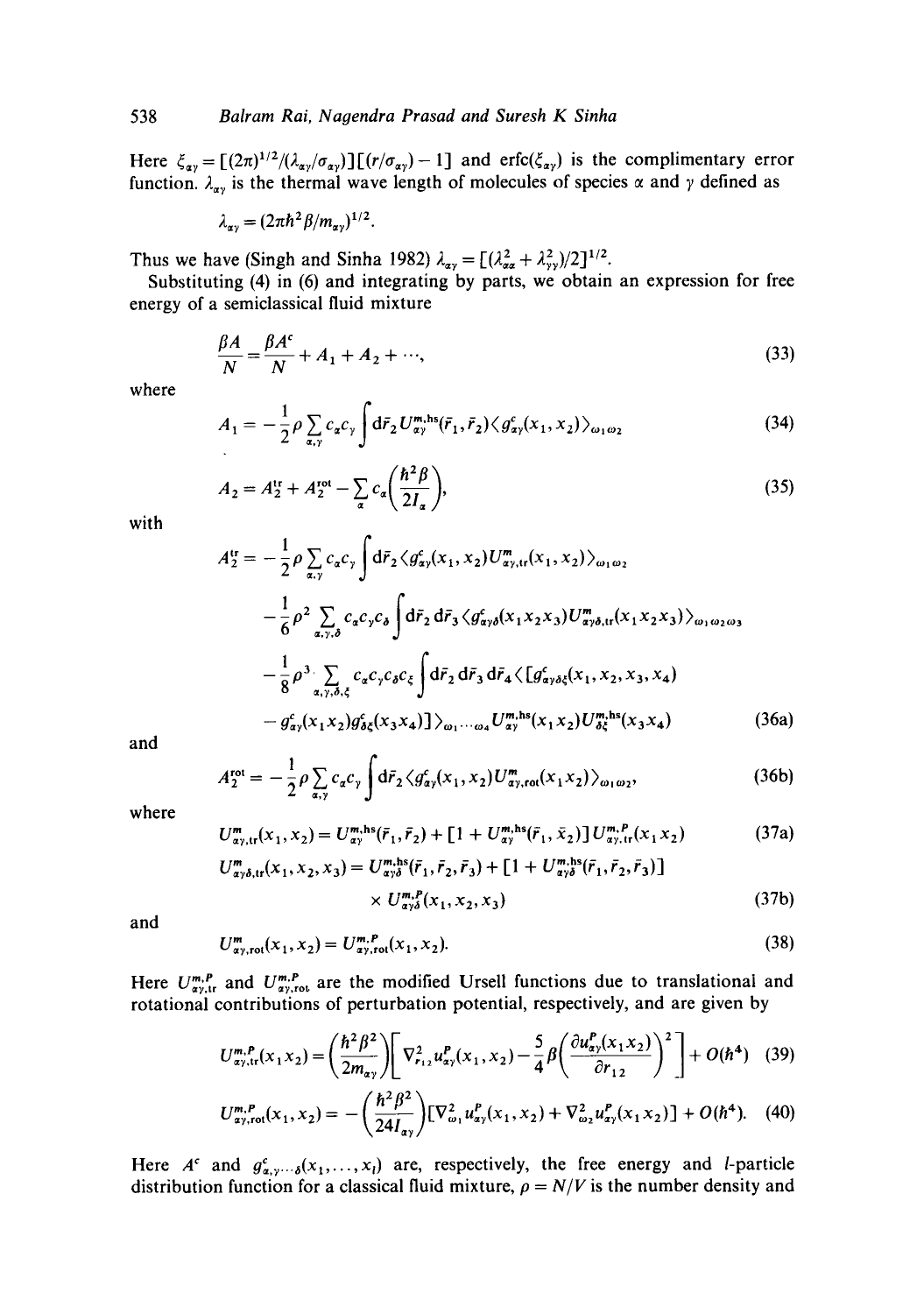$c_{\alpha} = N_{\alpha}/N$  is the concentration of species  $\alpha, \langle (\cdots) \rangle_{\omega_1 \cdots \omega_l}$  represents an unweighted average over the molecular orientations  $\omega_1, \omega_2 \cdots \omega_l$ .

It is clear that the first quantum correction of order  $h$  comes only from the translational contribution while the second quantum correction contains three terms--the first two arise from the translational and rotational potential energy effects; respectively, and last term in (35) is due to the rotational kinetic energy.

### **3. Virial coefficients of the equation of state of dilute polar hard sphere fluid**

The *l*-particle distribution function for a classical fluid mixture can be expanded in power of  $\rho$  as (Singh and Sinha 1983; Rice and Gray 1965)

$$
g_{\alpha y}(x_1, x_2, \dots, x_l) = \exp\bigg[-\beta \sum_{\alpha, y} \sum_{i < j} u_{\alpha y}(x_i, x_j)\bigg] \times \bigg[1 + \sum_{n=1}^{\infty} \rho^n \sum_{\delta, \xi^{(1)}} x_{\delta} x_{\xi} \dots a_{\alpha}^{(n)} x_{\delta} x_{\delta} \dots x_l)\bigg],\tag{41}
$$

where the coefficient  $a_{\alpha\cdots\gamma}^{(n)}(x_1,\ldots,x_l)$  is the cluster integral involving n field points and /-base points. Thus

$$
a_{\alpha\delta\gamma}^{(1)}(x_1, x_2) = \int f_{\alpha\delta}(x_1, x_3) f_{\delta\gamma}(x_3, x_2) dx_3,
$$
 (42)

where

$$
f_{\alpha\gamma}(x_i, x_j) = \exp[-\beta u_{\alpha\gamma}(x_i, x_j)] - 1.
$$

Substituting (33) and (41) in the relation

$$
P=\frac{\rho^2}{N}\bigg(\frac{\partial A}{\partial \rho}\bigg),\,
$$

we obtain an expression for the equation of state in the virial form

$$
\beta P = \rho + \sum_{n=2} B_n \rho^n,\tag{43}
$$

where  $B_n$  is the nth virial coefficient for the fluid mixture in the semiclassical limit. The second virial coefficient can be written as

$$
B_2 = B_2^c + (B_2^{ac})_{\text{tr}} + (B_2^{ac})_{\text{rot}}.\tag{44}
$$

$$
B_2^c = -\frac{1}{2} \sum_{\alpha,\gamma} c_{\alpha} c_{\gamma} \int d\bar{r}_2 \langle \exp[-\beta u_{\alpha\gamma}(x_1 x_2)] - 1] \rangle_{\omega_1 \omega_2}
$$
(45)

$$
(B_2^{qc})_{\text{tr}} = -\frac{1}{2} \sum_{\alpha,\gamma} c_\alpha c_\gamma \int d\bar{r}_2 \langle \exp[-\beta u_{\alpha\gamma}(x_1 x_2)] U^m_{\alpha\gamma,\text{tr}}(x_1, x_2) \rangle_{\omega_1 \omega_2} \tag{46}
$$

$$
(B_2^{qc})_{\text{rot}} = -\frac{1}{2} \sum_{\alpha,\gamma} c_{\alpha} c_{\gamma} \int d\bar{r}_2 \langle \exp \left[ -\beta u_{\alpha\gamma}(x_1, x_2) \right] U_{\alpha\gamma,\text{rot}}^m(x_1, x_2) \rangle_{\omega_1 \omega_2}.
$$
 (47)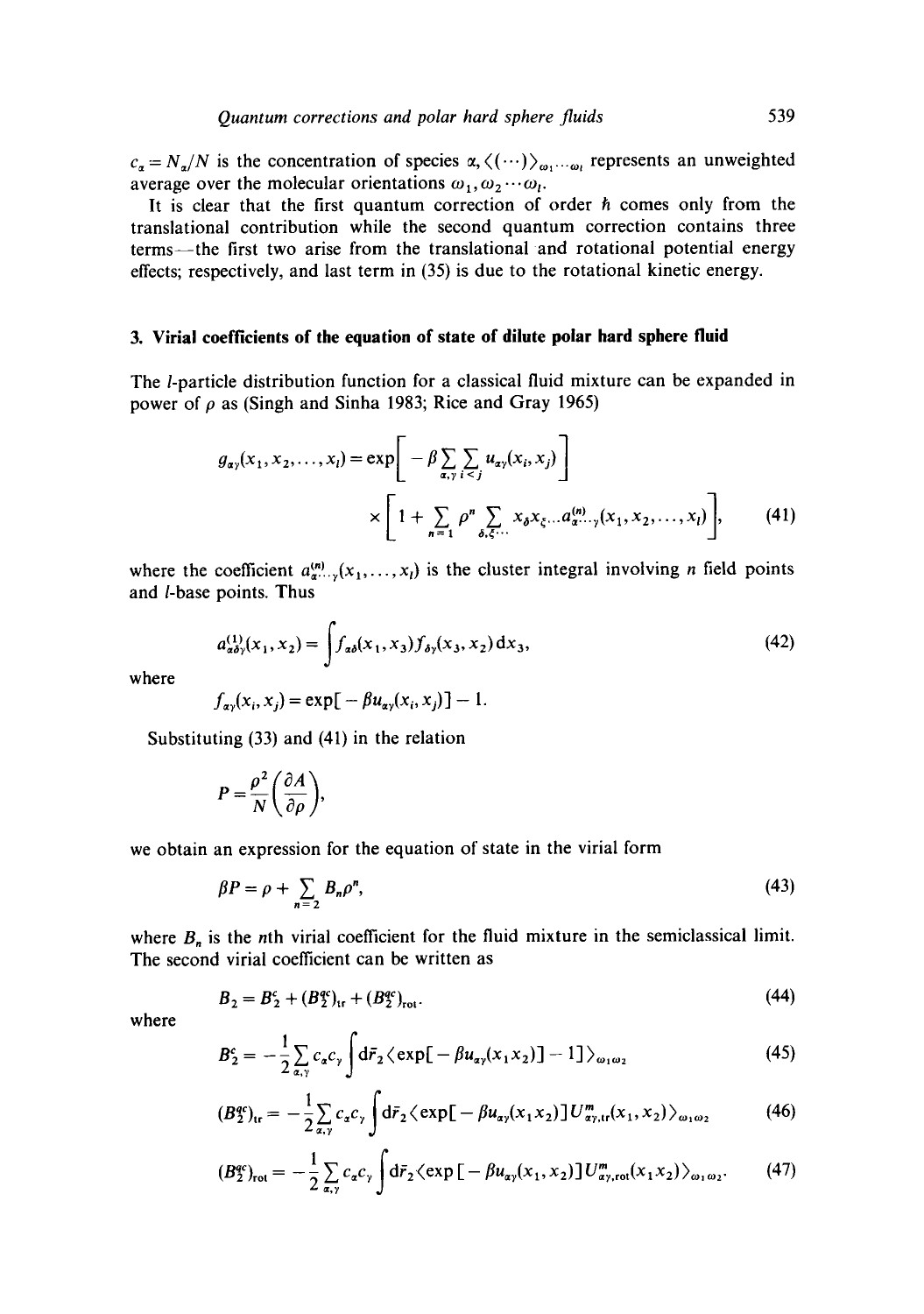Here  $B_2^c$  is the second virial coefficient for the classical fluid mixture, and  $(B_2^{\epsilon})_{tr}$ and  $(B_2^{qc})_{\text{rot}}$  are the quantum corrections due to the translational and rotational contribution, respectively.

Substituting (1) in (45) and evaluating the integrals, the classical second virial coefficient of the polar hard sphere fluid mixture can be written as

$$
B_2^c = [B_2^c]_{\text{hs}} + [B_2^c]_2 + [B_2^c]_3 + \cdots \tag{48}
$$

where

$$
[B_2^c]_{\text{hs}} = \frac{2\pi}{3} \sum_{\alpha,\gamma} c_\alpha c_\gamma \sigma_{\alpha\gamma}^3 \tag{49}
$$

is the second virial coefficient for the classical hard sphere mixture, and  $[B_2^c]_n$  is the nth order perturbation correction to it. Thus

$$
[B_2^c]_2 = -\frac{2\pi}{3} \sum_{\alpha,\gamma} c_\alpha c_\gamma \sigma_{\alpha\gamma}^3 \left[\frac{1}{3}(\mu_{\alpha\gamma}^{*2})^2 + \frac{3}{5}(\mu_{\alpha\gamma}^{*2})(\theta_{\alpha\gamma}^{*2}) + \frac{3}{5}(\theta_{\alpha\gamma}^{*2})^2\right]
$$
(50)

$$
[B_2^c]_3 = \frac{2\pi}{3} \sum_{\alpha,\gamma} c_\alpha c_\gamma \sigma_{\alpha\gamma}^3 \left[ \frac{3}{10} (\mu_{\alpha\gamma}^{*2})^2 (\theta_{\alpha\gamma}^{*2}) + \frac{36}{175} (\mu_{\alpha\gamma}^{*2}) (\theta_{\alpha\gamma}^{*2})^2 + \frac{18}{245} (\theta_{\alpha\gamma}^{*2})^2 \right], \quad (51)
$$

where

$$
\mu_{\alpha\gamma}^{*^2} = \mu_\alpha \mu_\gamma / kT \sigma_{\alpha\gamma}^3, \quad \theta_{\alpha\gamma}^{*^2} = \theta_\alpha \theta_\gamma / kT \sigma_{\alpha\gamma}^5. \tag{52}
$$

In order to evaluate (46), we make use of a Taylor expansion of  $u_a$ ( $r\omega_1\omega_2$ ) about  $\sigma_{\alpha\gamma}$  i.e.

$$
u_a(r\omega_1\omega_2) = u_a(\sigma_{a\gamma}\omega_1\omega_2) + (r - \sigma_{a\gamma})u'_a(\sigma\omega_1\omega_2) + \cdots
$$
\n(53)

where  $u'_a(\sigma_{a\gamma}\omega_1\omega_2)=(\partial u_a/\partial r)_{r=\sigma_{a\gamma}}$ . Substituting (37a) and (53) in (46), we obtain an expression for  $(B_2^{ac})_{tr}$  as

$$
(B_2^{qc})_{\rm tr} = \frac{2\pi}{3} \sum_{\alpha,\gamma} c_\alpha c_\gamma \sigma_{\alpha\gamma}^3 \left[ \frac{3}{2\sqrt{2}} (B_{\alpha\gamma}^I)_{\rm tr}(\lambda_{\alpha\gamma}/\sigma_{\alpha\gamma}) + \frac{1}{\pi} (B_{\alpha\gamma}^{II})_{\rm tr}(\lambda_{\alpha\gamma}/\sigma_{\alpha\gamma})^2 + \cdots \right], \quad (54)
$$

where

$$
(B'_{\alpha\gamma})_{\rm tr} = \langle \exp\left[-\beta u_{\alpha\gamma}^a(\sigma_{\alpha\gamma}\omega_1\omega_2)\right]\rangle_{\omega_1\omega_2}
$$
\n
$$
(B''_{\alpha\gamma})_{\rm tr} = \langle \exp\left[-\beta u_{\alpha\gamma}^a(\sigma_{\alpha\gamma}\omega_1\omega_2)\right]\rangle_{\omega_1\omega_2}
$$
\n
$$
-\frac{1}{4}\langle\beta\sigma_{\alpha\gamma}u_{\alpha\gamma}^a(\sigma_{\alpha\gamma}\omega_1\omega_2)\exp\left[-\beta u_{\alpha\gamma}^a(\sigma_{\alpha\gamma}\omega_1\omega_2)\right]\rangle_{\omega_1\omega_2}
$$
\n
$$
+\frac{1}{8}\int_1^\infty d\mathbf{r}^* \mathbf{r}^* \langle\beta u_{\alpha\gamma}^a(\mathbf{r}^*\omega_1\omega_2)\exp\left[-\beta u_{\alpha\gamma}^a(\mathbf{r}^*\omega_1\omega_2)\right]\rangle_{\omega_1\omega_2}, \qquad (56)
$$

where  $r^* = r/\sigma_{\alpha y}$ .

Similarly substituting (38) in (47) we get

$$
(B_2^{qc})_{\text{rot}} = \frac{2\pi}{3} \sum_{\alpha,\gamma} c_{\alpha} c_{\gamma} \sigma_{\alpha\gamma}^3 \left[ \frac{1}{\pi I_{\alpha\gamma}^*} (B_{\alpha\gamma}^{II})_{\text{rot}} (\lambda_{\alpha\gamma} / \sigma_{\alpha\gamma})^2 + \cdots \right],
$$
 (57)

where

$$
(B_{\alpha\gamma}^{II})_{\text{rot}} = \frac{1}{8} \int_1^{\infty} \mathrm{d}r^* r^{*2} \langle \nabla_{\omega_1}^2 u_{\alpha\gamma}^a (r^* \omega_1 \omega_2) \exp \left[ -\beta u_{\alpha\gamma}^2 (r^* \omega_1 \omega_2) \right] \rangle_{\omega_1 \omega_2} \quad (58)
$$

and  $I_{\alpha\gamma}^* = I_{\alpha\gamma}/m_{\alpha\gamma}\sigma_{\alpha\gamma}^2$ .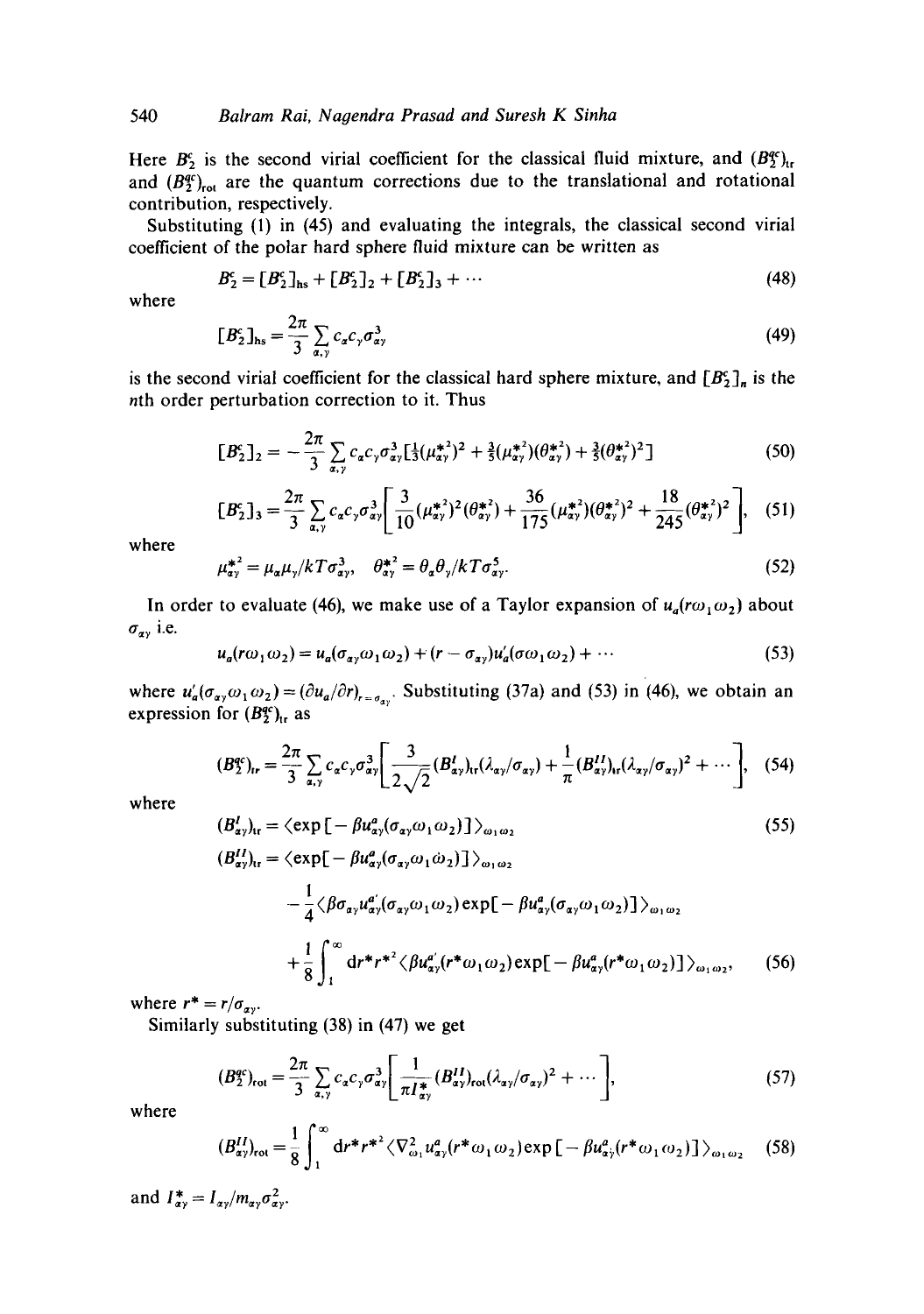Finally (44) can be written in the form

$$
B_2 = B_2^c + \frac{2\pi}{3} \sum_{\alpha,\gamma} c_\alpha c_\gamma \sigma_{\alpha\gamma}^3 \bigg[ \frac{3}{2\sqrt{2}} B_{\alpha\gamma}^I(\lambda_{\alpha\gamma}/\sigma_{\alpha\gamma}) + \frac{1}{\pi} B_{\alpha\gamma}^{II}(\lambda_{\alpha\gamma}/\sigma_{\alpha\gamma})^2 + \cdots \bigg], \qquad (59)
$$

where

$$
B_{\alpha\gamma}^I = (B_{\alpha\gamma}^I)_{\rm tr} \tag{60a}
$$

$$
B_{\alpha\gamma}^{II} = (B_{\alpha\gamma}^{II})_{\text{tr}} + (I_{\alpha\gamma}^{*})^{-1} (B_{\alpha\gamma}^{II})_{\text{rot}}.
$$
 (60b)

Thus the first order quantum correction arises from the translational part only whereas the second order quantum correction is due to both the translational and rotational contributions.

For potential model given by (2) the quantum correction terms are given by

$$
(B_{\alpha\gamma}^I)_{\rm tr} = 1 + \left[\frac{1}{3}(\mu_{\alpha\gamma}^{*2})^2 + (\mu_{\alpha\gamma}^{*2})(\theta_{\alpha\gamma}^{*2}) + \frac{7}{5}(\theta_{\alpha\gamma}^{*2})^2\right] + \cdots \tag{61}
$$

$$
(B_{\alpha y}^{II})_{\text{tr}} = 1 + \left[\frac{19}{120}(\mu_{\alpha y}^{*^2})^2 + \frac{2}{7}(\mu_{\alpha y}^{*^2})(\theta_{\alpha y}^{*^2}) + \frac{49}{360}(\theta_{\alpha y}^{*^2})^2\right] + \cdots
$$
 (62)

and

$$
(B_{\alpha\gamma}^{II})_{\text{rot}} = \left[\frac{1}{18}(\mu_{\alpha\gamma}^{*2})^{2} + \frac{1}{200}(\mu_{\alpha\gamma}^{*2})(\theta_{\alpha\gamma}^{*2}) - \left\{\frac{1}{48}(\theta_{\alpha\gamma}^{*2}) - \frac{106}{189}(\theta_{\alpha\gamma}^{*2})^{2}\right\}\right] + \cdots. \tag{63}
$$

For one-component polar hard sphere fluid, (59) becomes

$$
B_2 = B_2^c + [B_2^c]_{\text{hs}} \bigg[ \frac{3}{2\sqrt{2}} B^I(\lambda/\sigma) + B^{II}(\lambda/\sigma)^2 + \cdots \bigg],\tag{64}
$$

where  $B_2^c$  is the classical second virial coefficient for the polar hard sphere fluid and is given by (48) with

$$
[B2c]hs = 2\pi\sigma3/3
$$
 (65a)

$$
[B_2^c]_2 = -[B_2^c]_{\text{hs}}[\frac{1}{3}(\mu^{*2})^2 + \frac{3}{5}(\mu^{*2})(\theta^{*2}) + \frac{3}{5}(\theta^{*2})^2]
$$
 (65b)

$$
[B_2^c]_3 = [B_2^c]_{\text{hs}} \left[\frac{3}{10}(\mu^{*2})^2(\theta^{*2}) + \frac{36}{175}(\mu^{*2})(\theta^{*2})^2 + \frac{18}{245}(\theta^{*2})^2\right].
$$
 (65c)

and  $B<sup>t</sup>$  and  $B<sup>tt</sup>$  are respectively, the first and second quantum coefficients for polar hard sphere fluid. Thus

$$
B^{I} = (B^{I})_{tr} \equiv 1 + \left[\frac{1}{3}(\mu^{*2})^{2} + (\mu^{*2})(\theta^{*2}) + \frac{7}{5}(\theta^{*2})^{2}\right] + \cdots
$$
 (66a)

$$
B^{II} = (B^{II})_{tr} + (I^*)^{-1} (B^{II})_{rot}
$$
 (66b)

with

$$
(B^{II})_{\text{tr}} = 1 + \left[\frac{19}{120}(\mu^{*2})^{2} + \frac{2}{7}(\mu^{*2})(\theta^{*2}) + \frac{49}{360}(\theta^{*2})^{2}\right] + \cdots
$$
 (67a)

$$
(B^{II})_{\text{rot}} = \left[\frac{1}{18}(\mu^{*2})^{2} + \frac{1}{200}(\mu^{*2})(\theta^{*2}) - \left\{\frac{1}{48}(\theta^{*2}) - \frac{106}{189}(\theta^{*2})^{2}\right\}\right] + \cdots. \tag{67b}
$$

For one-component fluid, we have taken the reduced quantities

$$
\mu^{*^2} = \mu^2 / kT \sigma^3
$$
;  $\theta^{*^2} = \theta^2 / kT \sigma^5$ ;  $I^* = I / m \sigma^2$ .

# **4. Thermodynamic properties of dense polar hard sphere fluid**

In this section we evaluate the thermodynamic properties of polar hard sphere fluid in the semiclassical limit.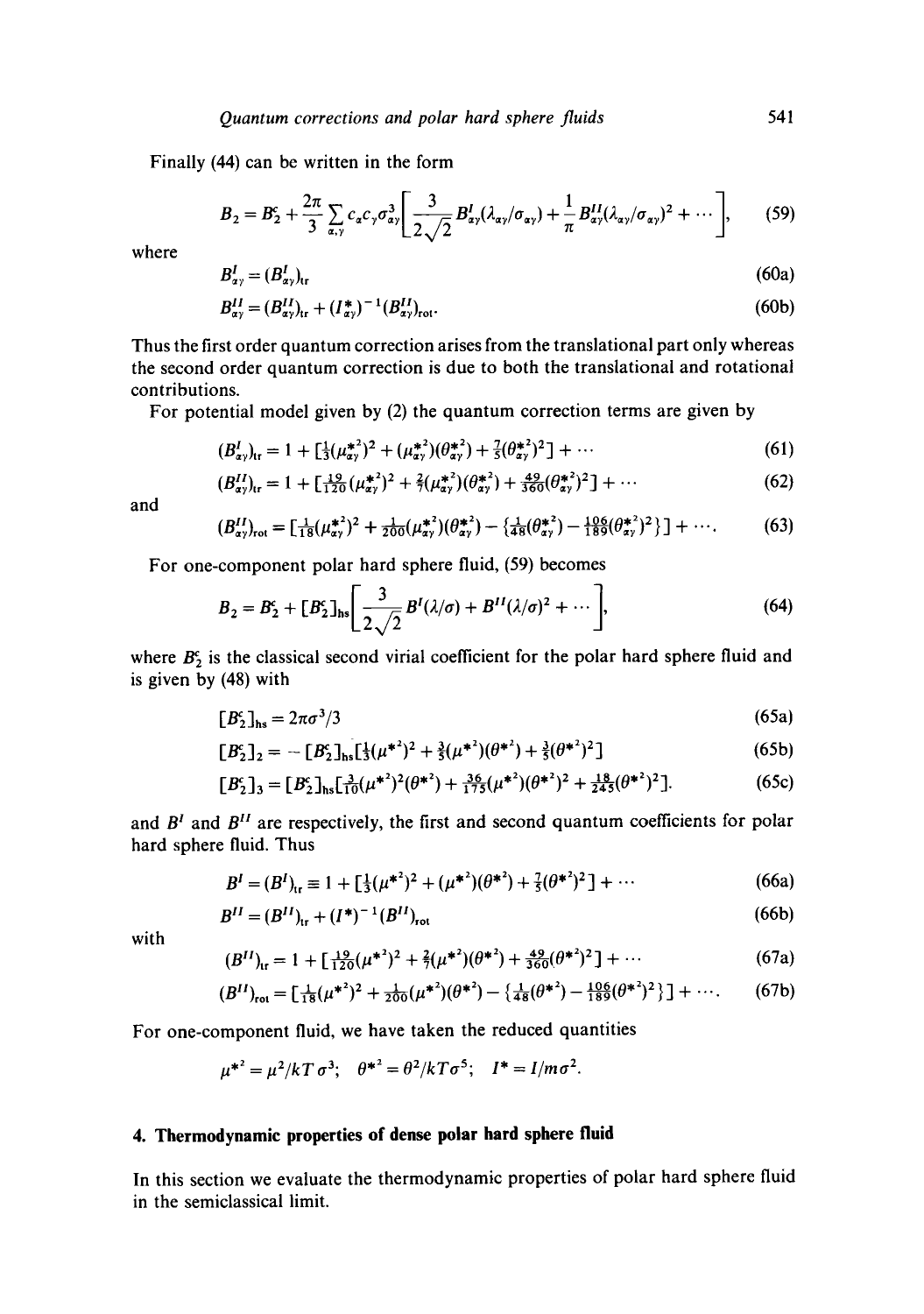Using (3) we can evaluate (34). Then the expression for the free energy correct to the first quantum correction can be written as

$$
\frac{\beta A}{N} = \frac{\beta A^c}{N} + \sum_{\alpha,\gamma} c_{\alpha} c_{\gamma} A^I_{\alpha\gamma} (\lambda_{\alpha\gamma}/\sigma_{\alpha\gamma}) + O(\lambda_{\alpha\gamma}^2),\tag{68}
$$

where

$$
A'_{\alpha\gamma} = \frac{\pi}{\sqrt{2}} \rho \sigma_{\alpha\gamma}^3 \langle g_{\alpha\gamma}^c(\sigma_{\alpha\gamma}\omega_1\omega_2) \rangle_{\omega_1\omega_2}.
$$
 (69)

Other thermodynamic properties can be obtained from the expression of the free energy. Thus the equation of state is given by

$$
\frac{\beta P}{\rho} = \frac{\beta P^c}{\rho} + \sum_{\alpha,\gamma} c_{\alpha} c_{\gamma} P^I_{\alpha\gamma} (\lambda_{\alpha\gamma}/\sigma_{\alpha\gamma}) + O(\lambda_{\alpha\gamma}^2),\tag{70}
$$

where

$$
P_{\alpha\gamma}^{I} = \frac{\pi}{\sqrt{2}} \rho \frac{\partial}{\partial \rho} \left[ \rho \sigma_{\alpha\gamma}^{3} \langle g_{\alpha\gamma}^{c}(\sigma_{\alpha\gamma}\omega_{1}\omega_{2}) \rangle_{\omega_{1}\omega_{2}} \right].
$$
 (71)

Here  $g_{\alpha\gamma}^c(\sigma_{\alpha\gamma}\omega_1\omega_2)$  is the RDF for classical polar hard sphere fluid mixture at the contact. Using the perturbation theory where  $u_{xy}^{hs}$  is treated as the reference potential and  $u_{\alpha}^a$  is the perturbation,  $g_{\alpha}^c(x_1, x_2)$  can be expanded as (Gubbins and Gray 1972)

$$
g_{\alpha\gamma}^c(x_1, x_2) = g_{\alpha\gamma}^{CHS}(r_{12})[1 - \beta u_{\alpha\gamma}^a(x_1, x_2) + \frac{1}{2}\beta^2 u_{\alpha\gamma}^{a^2}(x_1, x_2)] + \cdots
$$
 (72)

The corresponding perturbation expansion for the free energy per particle,  $f^c$  $(=A^{c}/N)$  for the classical fluid mixture is given by (Shukla and Singh 1980)

$$
f^{\epsilon} = f^{\epsilon}_{\text{HS}} + f^{\epsilon}_{2} + f^{\epsilon}_{3} + \cdots,
$$
 (73)

where  $f_{HS}^c$  is the free energy per particle of the classical hard sphere fluid,  $f_2^c$  and  $f_3^c$ are, respectively, the second and third order perturbation corrections to the free energy. For the polar fluid mixture  $f_2^c$  and  $f_3^c$  are expressed as

$$
\beta f_2^c = -\sum_{\alpha,\gamma} c_{\alpha} c_{\gamma} \rho_{\alpha\gamma}^* \left[ \frac{1}{6} \mu_{\alpha\gamma}^{*4} I_{\alpha\gamma}^{(6)} (\rho_{\alpha\gamma}^{*}) + \frac{1}{2} \mu_{\alpha\gamma}^{*2} \theta_{\alpha\gamma}^{*2} I_{\alpha\gamma}^{(8)} (\rho_{\alpha\gamma}^{*}) + \frac{7}{10} \theta_{\alpha\gamma}^{*2} I_{\alpha\gamma}^{(10)} (\rho_{\alpha\gamma}^{*}) \right], \quad (74)
$$

$$
\beta f_3^c = \beta f_{3,2}^c + \beta f_{3,3}^c,\tag{75}
$$

where

$$
\beta f_{3,2}^c = \sum_{\alpha,\gamma} c_{\alpha} c_{\gamma} \rho_{\alpha\gamma}^* \left[ \frac{2}{5} \mu_{\alpha\gamma}^{*4} \theta_{\alpha\gamma}^{*2} I_{\alpha\gamma}^{(11)} (\rho_{\alpha\gamma}^*) \right] + \frac{12}{35} \mu_{\alpha\gamma}^{*2} \theta_{\alpha\gamma}^{*4} I_{\alpha\gamma}^{(13)} (\rho_{\alpha\gamma}^*) + \frac{36}{245} \theta_{\alpha\gamma}^{*6} I_{\alpha\gamma}^{(15)} (\rho_{\alpha\gamma}^*) \right]
$$
(76)

and

$$
\beta f_{3,3}^{c} = \rho \sum_{\alpha,\gamma,\delta} c_{\alpha} c_{\gamma} c_{\delta} \left[ \mu_{\alpha\gamma}^{*2} \mu_{\alpha\delta}^{*2} \mu_{\gamma\delta}^{*2} \left( \frac{\sigma_{\alpha\alpha}^{3} \sigma_{\gamma\gamma}^{3} \sigma_{\delta\delta}^{3}}{\sigma_{\alpha\gamma} \sigma_{\alpha\delta} \sigma_{\gamma\delta}} \right) k_{\alpha\gamma\delta}^{333} + \frac{1}{480} \mu_{\alpha\alpha}^{*2} \mu_{\gamma\gamma}^{*2} \theta_{\delta\delta}^{*2} \left( \frac{\sigma_{\alpha\alpha}^{3} \sigma_{\gamma\gamma}^{3} \sigma_{\delta\delta}^{5}}{\sigma_{\alpha\gamma} \sigma_{\alpha\delta} \sigma_{\gamma\delta}^{2}} \right) k_{\alpha\gamma\delta}^{334} + \frac{1}{640} \mu_{\alpha\alpha}^{*2} \theta_{\gamma\gamma}^{*2} \theta_{\delta\delta}^{*2} \left( \frac{\sigma_{\alpha\alpha}^{3} \sigma_{\gamma\gamma}^{5} \sigma_{\delta\delta}^{5}}{\sigma_{\alpha\gamma} \sigma_{\alpha\delta}^{2} \sigma_{\gamma\delta}^{2}} \right) k_{\alpha\gamma\delta}^{344} + \frac{1}{6400} \theta_{\alpha\alpha}^{*2} \theta_{\gamma\gamma}^{*2} \theta_{\delta\delta}^{*2} \left( \frac{\sigma_{\alpha\alpha}^{5} \sigma_{\gamma\gamma}^{5} \sigma_{\delta\delta}^{5}}{\sigma_{\alpha\gamma} \sigma_{\alpha\delta}^{2} \sigma_{\gamma\delta}^{2}} \right) k_{\alpha\gamma\delta}^{444} \right], \tag{77}
$$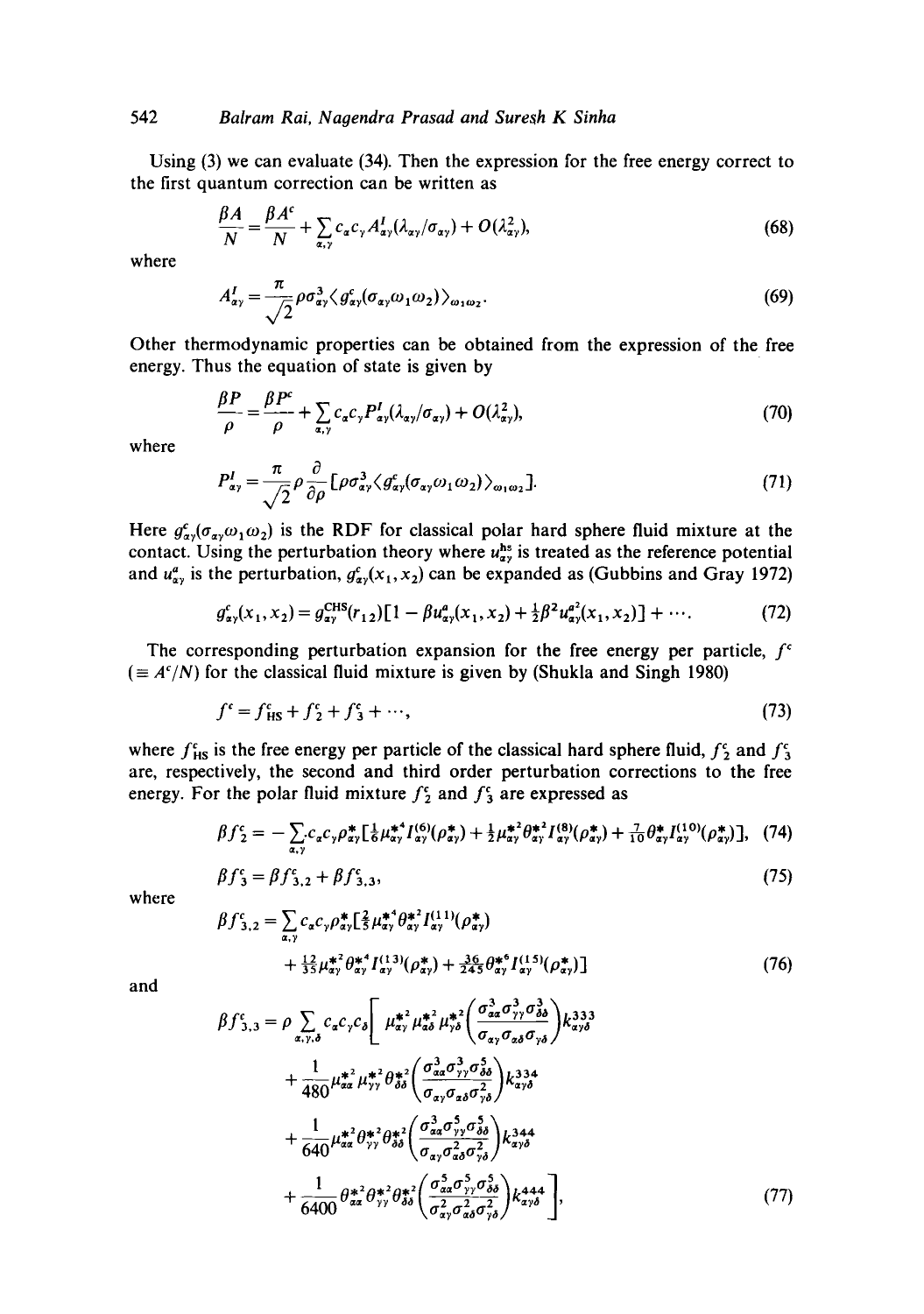where

$$
I_{\alpha\gamma}^{(n)}(\rho_{\alpha\gamma}^*) = 4\pi \int_0^\infty g_{\alpha\gamma}^{CHS}(r_{\alpha\gamma}^*, \rho_{\alpha\gamma}^*) r_{\alpha\gamma}^{*^{2-n}} dr_{\alpha\gamma}^* \tag{78}
$$

and

$$
k_{\alpha\gamma\delta}^{n'n''} = \int g_{\alpha\gamma\delta}^{\text{CHS}}(r_{\alpha\gamma}^*, r_{\alpha\delta}^*, r_{\gamma\delta}^*) (r_{\alpha\gamma}^{*-*} r_{\alpha\delta}^{*-*} r_{\gamma\delta}^{*-*}) d\vec{r}_{\alpha\delta}^* d\vec{r}_{\gamma\delta}^*.
$$
 (79)

Here we have used the reduced variable

$$
r_{\alpha\gamma}^* = r/\sigma_{\alpha\gamma}; \quad \rho_{\alpha\gamma}^* = \rho \sigma_{\alpha\gamma}^3.
$$

One can use Pade's approximant to calculate the higher order terms beyond  $f_3^c$ . We use these expressions to calculate the free energy of the classical polar hard sphere fluid mixtures. Other thermodynamic properties can be calculated from (73). Then the equation of state of the classical polar hard sphere fluid is given by

$$
\frac{\beta P^c}{\rho} = \frac{\beta P^c_{\text{HS}}}{\rho} + P^c_2 + P^c_3 + \cdots,\tag{80}
$$

where  $P_{HS}^c$  is the pressure of the classical hard sphere fluid and  $P_n^c$  is the nth order perturbation correction to it.

$$
P_n^c = \rho \frac{\partial f_n^c}{\partial \rho}.\tag{81}
$$

Substituting (72) in (69), wr obtain an expression for the first order quantum correction to the free energy

$$
A_{\alpha\gamma}^{I} = [A_{\alpha\gamma}^{I}]_{\text{HS}} + [A_{\alpha\gamma}^{I}]_{2} + [A_{\alpha\gamma}^{I}]_{3} + \cdots,
$$
\n(82)

where

$$
[A_{\alpha\gamma}^I]_{\rm HS} = \frac{\pi}{\sqrt{2}} \rho \sigma_{\alpha\gamma}^3 g_{\alpha\gamma}^{\rm CHS} (\sigma_{\alpha\gamma})
$$
(83a)

$$
[A_{\alpha\gamma}^l]_2 = [A_{\alpha\gamma}^l]_{HS} [\frac{1}{3} (\mu_{\alpha\gamma}^{*2})^2 + (\mu_{\alpha\gamma}^{*2}) (\theta_{\alpha\gamma}^{*2}) + \frac{7}{5} (\theta_{\alpha\gamma}^{*2})^2 ] \tag{83b}
$$

$$
[A_{\alpha\gamma}^I]_3 = [A_{\alpha\gamma}^I]_{HS} [\frac{4}{5} (\mu_{\alpha\gamma}^{*2})^2 (\theta_{\alpha\gamma}^{*2}) + \frac{24}{35} (\mu_{\alpha\gamma}^{*2}) (\theta_{\alpha\gamma}^{*2})^2 + \frac{72}{245} (\theta^{*2})^2].
$$
 (83c)

Here  $g_{xy}^{CHS}(\sigma_{xy})$  is the RDF of the classical hard sphere fluid mixture at the contact.

Similarly substituting (72) in (71) one can obtain expression for the first order quantum correction to the pressure.

#### **5. One-component polar hard sphere fluid**

In this section we consider one component fluid of polar hard spheres. The excess free energy per particles for the classical hard sphere fluid is (Carnahan and Starling 1969)

$$
\beta f_{\text{HS}}^c \equiv \frac{\beta A_{\text{HS}}^c}{N} = \eta (4 - 3\eta)/(1 - \eta)^2, \tag{84}
$$

where  $\eta = \pi \rho \sigma^3/6$ . For molecules having the angle-dependent potential (2), Larsen *et*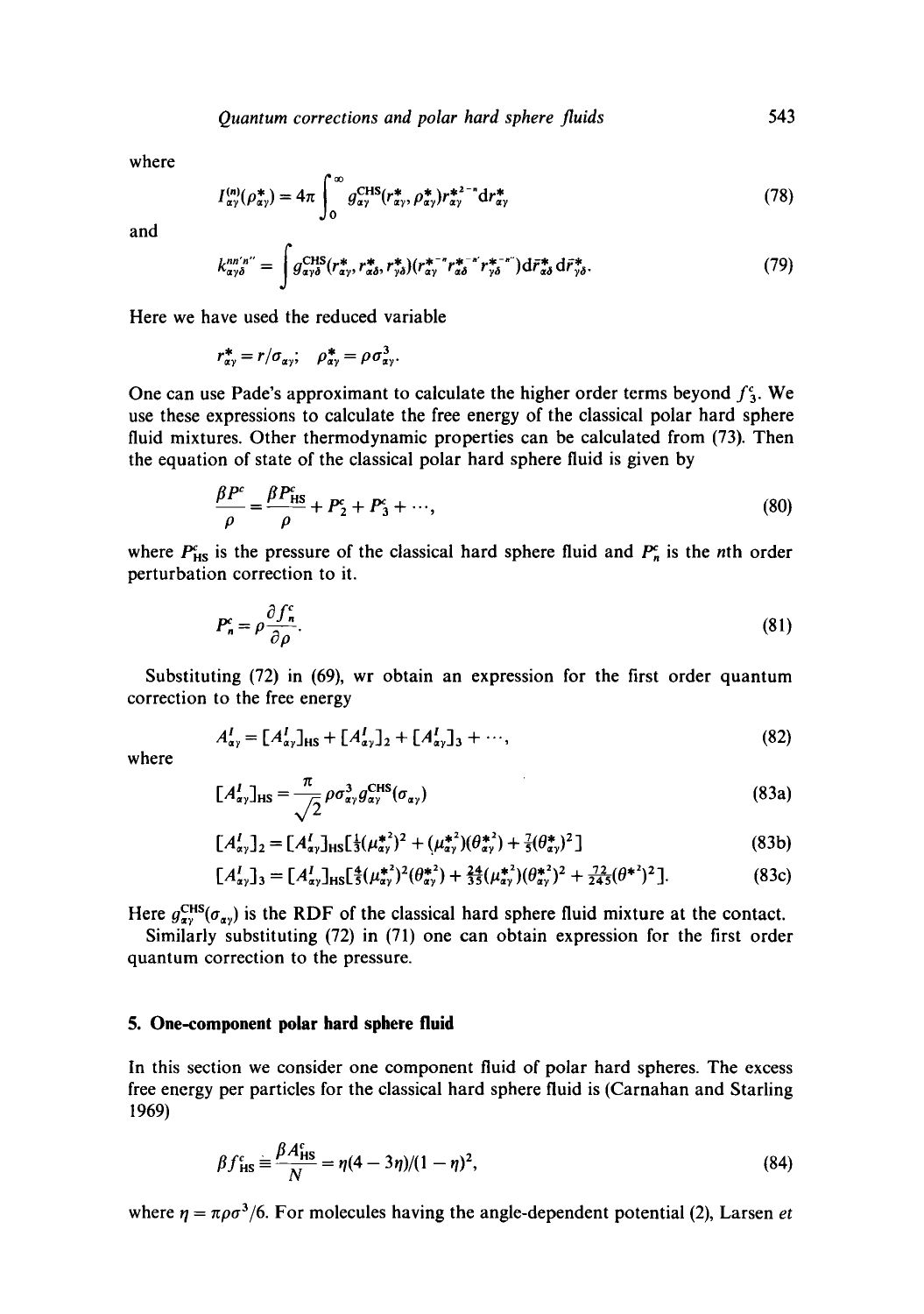*al* (1977) have given analytic expressions for  $\beta f_2^c$  and  $\beta f_3^c$  in terms of the reduced variables defined as

$$
\rho^* = \rho \sigma^3
$$
;  $\mu^{*2} = \mu^2/\sigma^3 kT$ ;  $\theta^{*2} = \theta^2/\sigma^5 kT$ .

Higher order terms beyond  $f_3$  is evaluated using Stell *et al* (1972, 1974) Pade approximant. We use these expressions to calculate the free energy of the classical hard sphere polar fluids. Other thermodynamic properties of the classical polar fluid can be calculated from (73). Thus the equation of state of the classical hard sphere polar fluid is given by

$$
\frac{\beta P^c}{\rho} = \frac{\beta P^c_{HS}}{\rho} + P^c_2 + P^c_3 + \cdots,
$$
\n(85)

where (Carnahan and Starling (1969)

$$
\frac{\beta P_{\text{HS}}^{\text{c}}}{\rho} = (1 + \eta + \eta^2 - \eta^3)/(1 - \eta)^3
$$
\n(86)

is the equation of state for the classical hard sphere fluid and  $P_n^c$  is the nth order perturbation correction to it and is given by (81).

For one-component polar hard sphere fluid, (68) can be written as

$$
\frac{\beta A}{N} = \frac{\beta A^c}{N} + A_I^*(\lambda/\sigma),\tag{87}
$$

where

$$
A_I^* = A_{\rm HS}^{I^*} + A_2^{I^*} + A_3^{I^*} + \cdots \tag{88}
$$

with

$$
A'_{\text{HS}} = 3\sqrt{2}\eta g'_{\text{HS}}(\sigma) \tag{89a}
$$

$$
A_2^{I^*} = A_{\text{HS}}^{I^*} \left[ \frac{1}{3} \mu^{*^4} + \mu^{*^2} \theta^{*^2} + \frac{7}{3} \theta^{*^4} \right]
$$
(89b)

$$
A_3^{\prime^*} = A_{\rm HS}^{\prime^*} \left[ \frac{4}{5} \mu^{*^4} \theta^{*^2} + \frac{24}{35} \mu^{*^2} \theta^{*^4} + \frac{72}{245} \theta^{*^6} \right].
$$
 (89c)

Here  $g_{HS}^c(\sigma)$  is the RDF of the classical hard sphere fluid at the contact and is given as (Carnahan and Starling 1969)

$$
g_{\text{HS}}^c(\sigma) = (1 - \frac{1}{2}\eta)/(1 - \eta)^3. \tag{90}
$$

Similarly (70) reduces to

$$
\frac{\beta P}{\rho} = \frac{\beta P^{\epsilon}}{\rho} + P_I^*(\lambda/\sigma). \tag{91}
$$

where

$$
P_I^* = P_{\text{HS}}^{I^*} + P_2^{I^*} + P_3^{I^*},\tag{92}
$$

with

$$
P_{\text{HS}}^I = 3\sqrt{2\eta(1+\eta-\frac{1}{2}\eta^2)/(1-\eta)^4} \tag{93a}
$$

$$
P_2^{I^*} = P_{\text{HS}}^{I^*} \left[ \frac{1}{3} \mu^{*^4} + \mu^{*^2} \theta^{*^2} + \frac{7}{5} \theta^{*^4} \right]
$$
(93b)

$$
P_3^{\prime\star} = P_{\rm HS}^{\prime\star} \left[ \frac{4}{5} \mu^{\star}^2 \theta^{\star}^2 + \frac{24}{35} \mu^{\star}^2 \theta^{\star}^4 + \frac{72}{245} \theta^{\star}^6 \right].
$$
 (93c)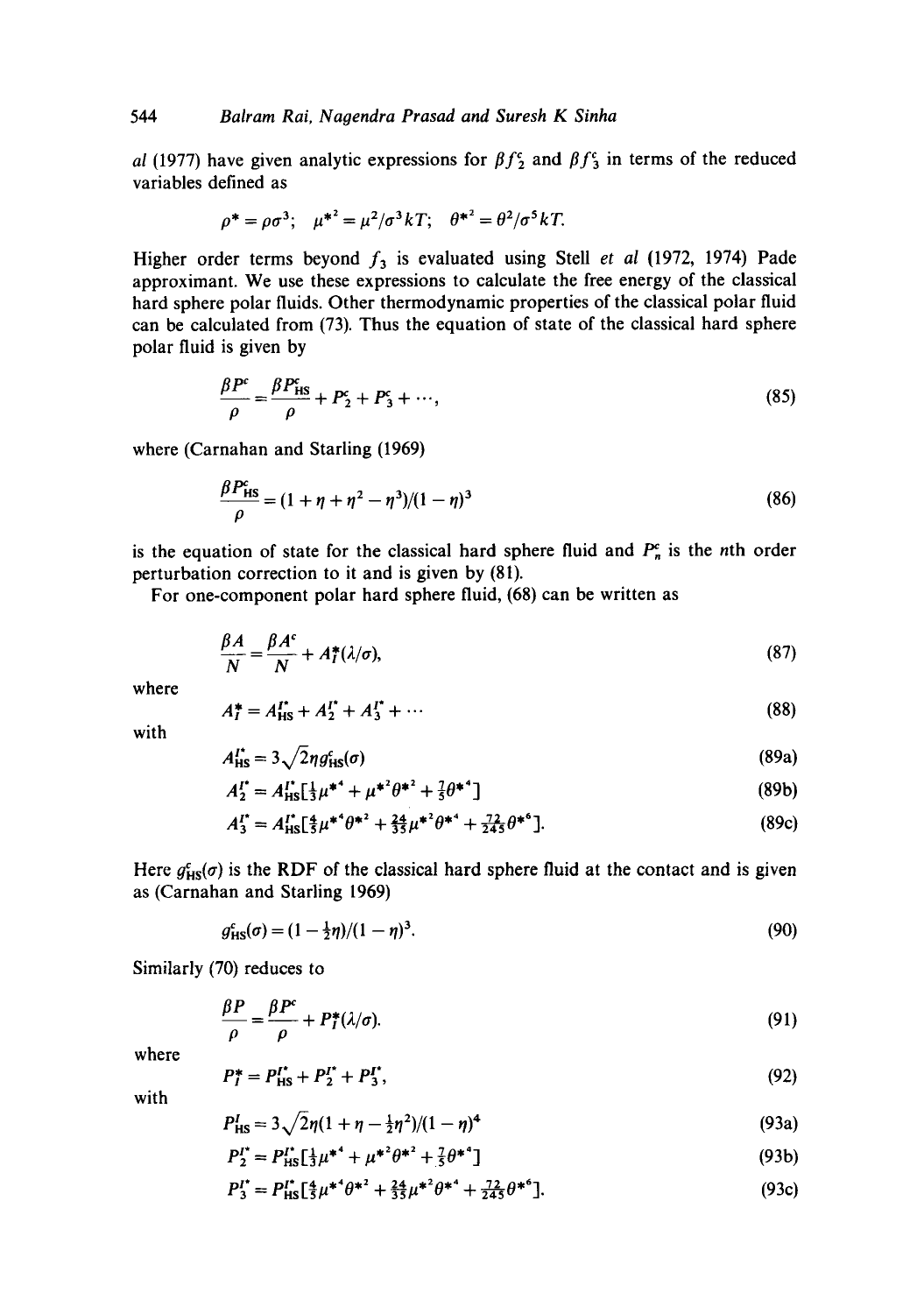The values of the first order coefficients  $A_1^*$  and  $P_1^*$  as a function of  $\mu^{*2}$  and  $\theta^{*2}$ **are reported in Figures 1 and 2 respectively. These coefficients are positive and increase**  with increase of  $\mu^*$  and  $\theta^*$  and increase of density  $\rho^* \equiv \rho \sigma^3$ . For the quadrupole **the quantum correction coefficients are larger.** 

# **6. Binary mixture**

**Equation (73) can be used to calculate the free energy of a binary mixtures of polar**  hard spheres. For such a system  $\sigma_{12}$  is given by

$$
\sigma_{12} = (\sigma_{11} + \sigma_{22})/2. \tag{94}
$$

**We adopt the van der Waals one (vdW 1) fluid theory of mixture (Leland** *et al* **1968) to calculate the properties of the classical hard sphere system. This theory approximates the properties of a mixture by those of a fictitious pure fluid with the interaction parameter,** 

$$
\sigma_0^3 = \sum_{\alpha,\gamma} c_{\alpha} c_{\gamma} \sigma_{\alpha\gamma}^3. \tag{95}
$$

**In the vdW 1 theory of mixtures, the free energy and pressure of the classical hard** 



**Figure 1.** The first order quantum coefficient  $A_1^*$  as a function of  $\mu^*$  and  $\theta^*$  at  $\rho\sigma^3 = 0.45$ and 0.65.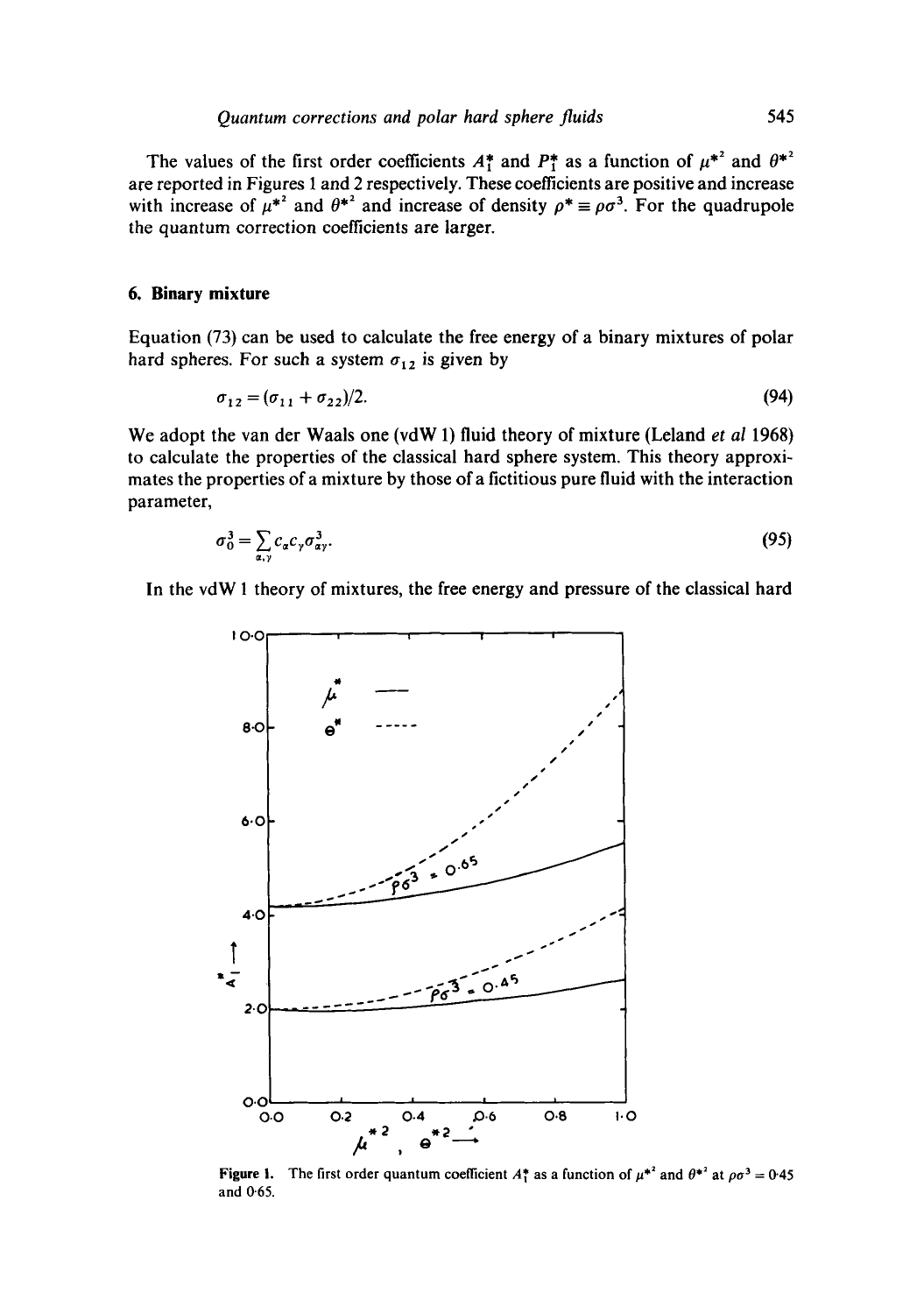

**Figure 2.** The first order quantum coefficient  $P_1^*$  as a function of  $\mu^*$  and  $\theta^*$  at  $\rho\sigma^3 = 0.45$ **and 0-65.** 

**sphere mixture are given by** 

$$
A_{\text{HS}}^c = A_0^c + NkT \sum_{\alpha} c_{\alpha} \ln c_{\alpha} + \text{second order terms}
$$
 (96)

$$
P_{\text{HS}}^{\text{c}} = P_0^{\text{c}} + \text{second order terms},\tag{97}
$$

where  $A_0^c$  and  $P_0^c$  are the values of the free energy and pressure for pure hard sphere **fluid containing N molecules in volume V at temperature T. For a hard sphere model**  having diameter  $\sigma_0$  given by (95),  $A_0^c$  and  $P_0^c$  are given by (84) and (86), respectively, with  $\eta$  defined in this case as

$$
\eta = \pi \rho \sigma_0^3 / 6. \tag{98}
$$

**The vdW I theory has been found to be in good agreement with the machine simulation results.** 

The angle dependent parts of free energy involve the integrals  $I_{\alpha\gamma}^{(n)}$  and  $K_{\alpha\gamma\delta}^{nn'n''}$ . In order to evaluate the integrals  $I_{xy}^{(n)}$  we use as approximation in which the mixture RDF  $g_{\mu\nu}^{\text{LHS}}$  is equal to the zero order term in a confirmal solution expansion of Mo *et al* (1974)

$$
g_{\alpha\gamma}^{\text{CHS}}\left(\frac{r}{\sigma_{\alpha\gamma}},\rho\sigma_{\alpha\gamma}^{3}\right)\simeq g_{0}^{\text{CHS}}\left(\frac{r}{\sigma_{0}},\rho\sigma_{0}^{3}\right),\tag{99}
$$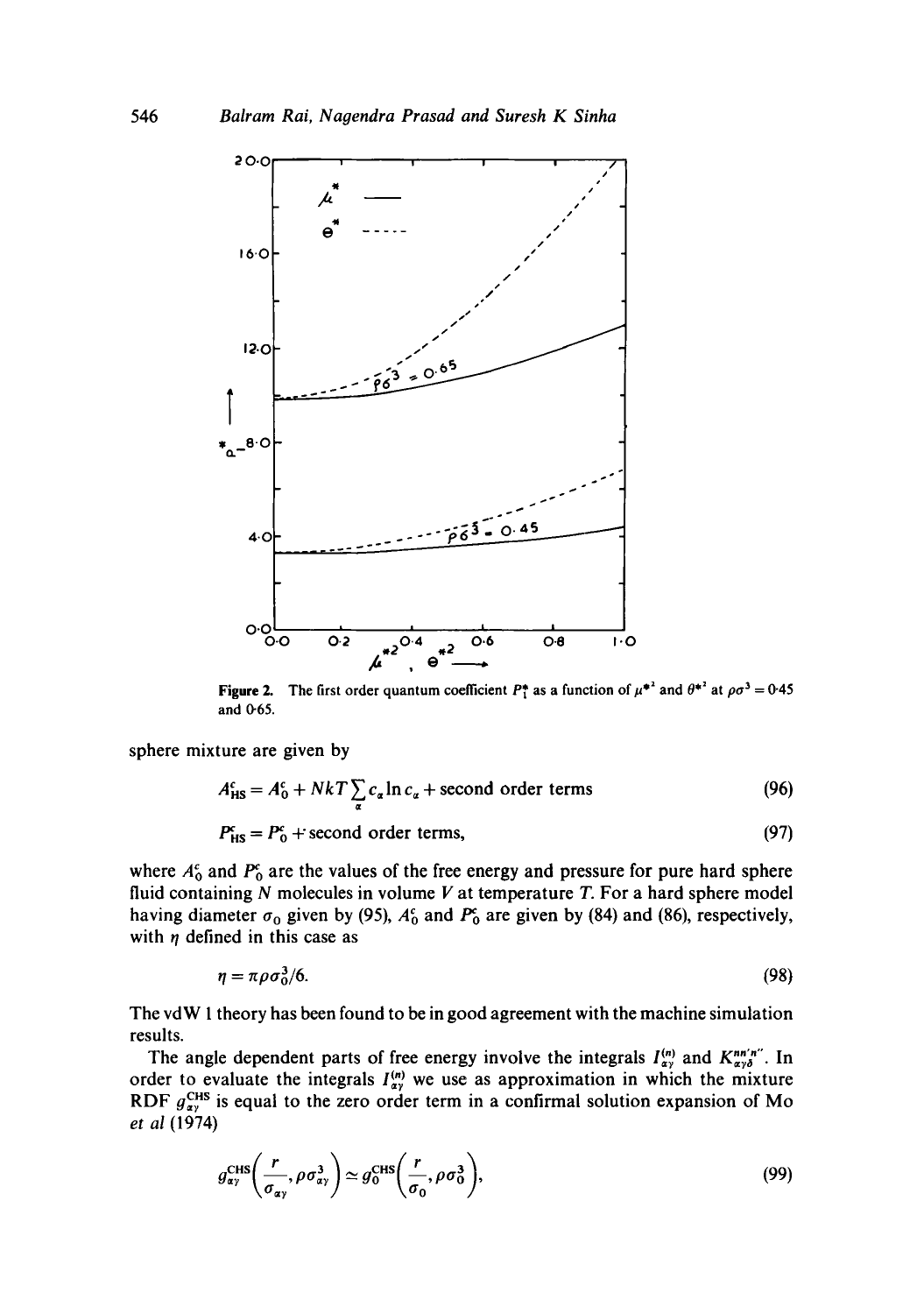where  $g_0^{\text{CHS}}$  is the RDF of a pure hard sphere fluid at the reduced density  $\rho_0^* = \rho_0 \sigma^3$ Thus the integral  $I_{\alpha y}^{(n)}$  can be expressed as

$$
I_{\alpha\gamma}^{(n)}(\rho_{\alpha\gamma}^*) = \left(\frac{\sigma_{\alpha\gamma}}{\sigma_0}\right)^{n-3} I_0^{(n)}(\rho_0^*),\tag{100}
$$

where  $I_0^{(n)}(\rho_0^*)$  is the integral of the pure hard sphere fluid at density  $\rho_0^*$  which can be evaluated using the equation of Larsen *et al* (1977).

To evaluate the three-body integrals  $K_{\alpha y\delta}^{n n'n''}$  we make use of the superposition approximation (Kirkwood 1935) for the three body distribution function of the hard sphere mixture i.e.

$$
g_{\alpha\gamma\delta}^{\text{CHS}}(r_{12}, r_{12}, r_{23}) \approx g_{\alpha\gamma}^{\text{CHS}}(r_{12}) g_{\alpha\delta}^{\text{CHS}}(r_{13}) g_{\gamma\delta}^{\text{CHS}}(r_{23}). \tag{101}
$$

For each of  $g_{xy}^{\text{CHS}}(r_{ij})$ , we use the value obtained from (99). Then the three-body integrals  $K_{\alpha\gamma\delta}^{n\pi'\pi''}$  can be expressed as (Flytzani-Stephanopoules *et al* 1975)

$$
K_{\alpha\gamma\delta}^{\min' n''} \simeq \left(\frac{\sigma_{\alpha\gamma}}{\sigma_0}\right)^{n-2} \left(\frac{\sigma_{\alpha\delta}}{\sigma_0}\right)^{n'-2} \left(\frac{\sigma_{\gamma\delta}}{\sigma_0}\right)^{n''-2} K_0^{\min' n''}
$$
(102)

where  $K_0^{mn'm''}$  is the pure fluid integral at the reduced density  $\rho_0^*$ . The values of integrals have been given in terms of the reduced density by Larsen *et al* (1977).

With the help of (99),  $g_{\alpha\gamma}^{\text{CHS}}(\sigma_{\alpha\gamma})$  is given by (Carnahan and Starling 1969)

$$
g_{\alpha\gamma}^{\text{CHS}}(\sigma_{\alpha\gamma}) \approx g_0^{\text{CHS}}(\sigma_0) = (1 - \eta/2)/(1 - \eta)^3
$$
 (103)

for all  $\alpha$  and  $\gamma$ . The vdW 1 theory has been extended to include the quantum effect (Singh and Sinha 1982)

$$
\sigma_0^2 \lambda_0 = \sum_{\alpha, \gamma} c_{\alpha} c_{\gamma} \sigma_{\alpha \gamma}^2 \lambda_{\alpha \gamma}.
$$
 (104)

**We** further assume that

$$
\sigma_0^2 \lambda_0 L_0 = \sum_{\alpha, \gamma} c_{\alpha \gamma} \sigma_{\alpha \gamma}^2 \lambda_{\alpha \gamma} L_{\alpha \gamma},
$$
\n(105)

where

$$
L_{\alpha\gamma} = \frac{1}{3}\mu_{\alpha\gamma}^{*^4} + \mu_{\alpha\gamma}^{*^2} \theta_{\alpha\gamma}^{*^2} + \frac{7}{5}\theta_{\alpha\gamma}^{*^4}.
$$
 (106)

Thus (68) can be expressed as

$$
\frac{\beta A}{N} = \frac{\beta A^c}{N} + A_I^*(\lambda/\sigma) + O((\lambda/\sigma)^2),\tag{107}
$$

where

$$
A_I^* = 3\sqrt{2}F\eta_1(1 - \frac{1}{2}\eta)(1 - \eta)^{-3}[1 + L_0].
$$
 (108)

Similarly using (70) and (71), we can obtain an expression for pressure valid to the first order of  $(\lambda/\sigma)$ 

$$
\frac{\beta P}{\rho} = \frac{\beta P^c}{\rho} + P_I^*(\lambda/\sigma) + O(\lambda/\sigma)^2)
$$
\n(109)

$$
P^* = 3\sqrt{2}F\eta_1(1+\eta-\frac{1}{2}\eta^2)(1-\eta)^{-4}[1+L_0].
$$
 (110)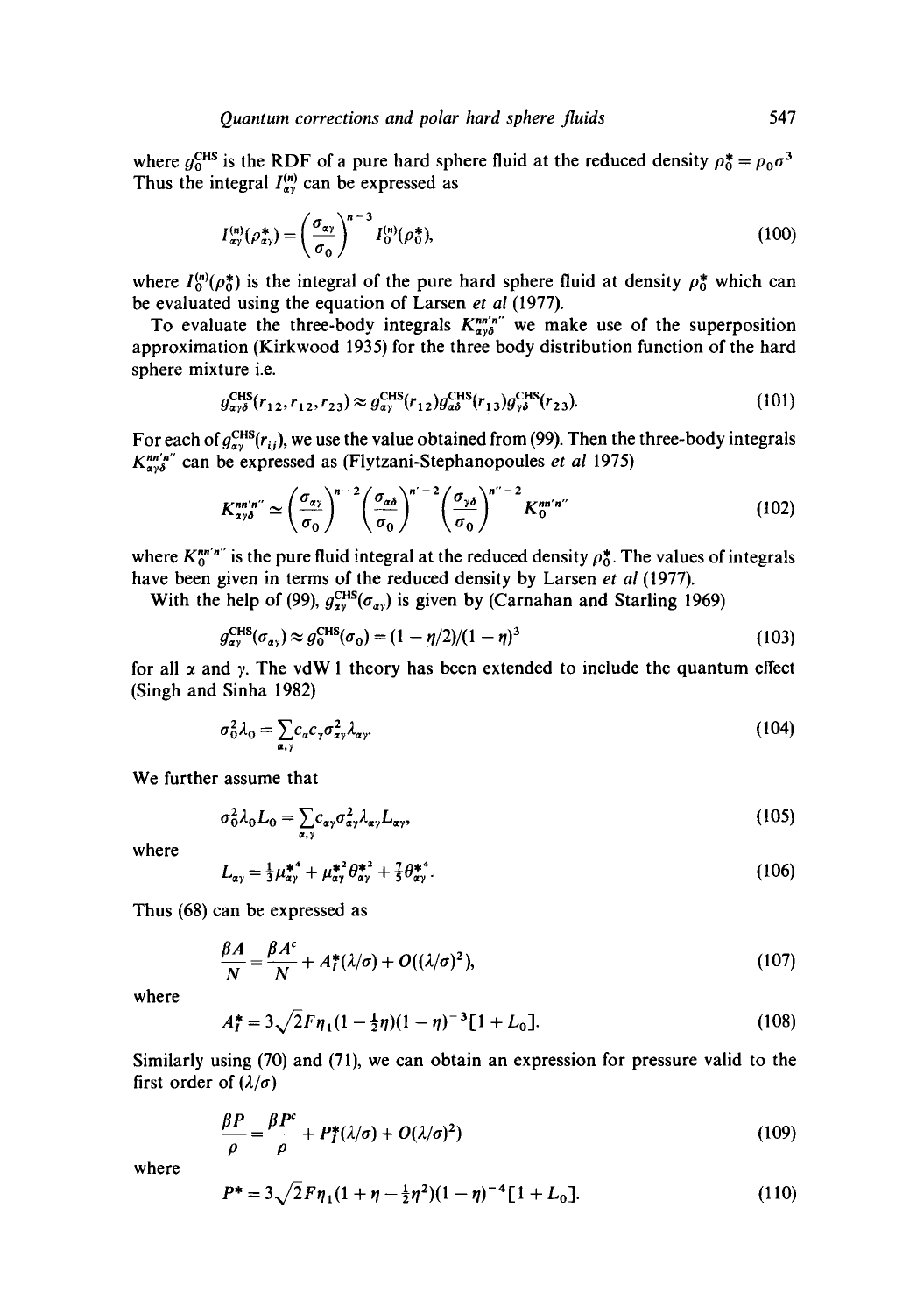In deriving these expressions we have used the following notation

$$
\eta_1 = \frac{\pi}{6} \rho \sigma^3 = \frac{\pi}{6} \rho (c_1 \sigma_{11}^3 + c_2 \sigma_{22}^3)
$$
 (111)

$$
F = \sigma_0^2 \lambda_0 / \sigma^2 \lambda,\tag{112}
$$

where

$$
\sigma^3 = c_1 \sigma_{11}^3 + c_2 \sigma_{22}^3 \tag{113a}
$$

$$
\sigma^2 \lambda = c_1 \sigma_{11}^2 \lambda_{11} + c_2 \sigma_{22}^2 \lambda_{22}.
$$
 (113b)

In terms of  $\eta_1$ ,  $\eta$  can be expressed as (Singh and Sinha 1982)

$$
\eta = \eta_1 [1 - \frac{3}{4} c_1 c_2 (1 + R)(1 - R^2)/(c_1 + c_2 R^3)], \qquad (114)
$$

where  $R = \sigma_{22}/\sigma_{11}$ .

In the theory of mixture, one preferes to estimate the 'excess' thermodynamic properties of the system. Thus the 'excess' free energy for a polar hard sphere fluid mixture, correct to the first order quantum correction, is given by

$$
\frac{\beta A_E}{N} = \frac{\beta A_E^c}{N} + A_E^l (\lambda/\sigma) + O(\lambda/\sigma)^2,
$$
\n(115)

where

$$
A_E^I = \sqrt{2}\pi \rho c_1 c_2 \sigma_{12}^3 g_{12}^{\text{CHS}}(\sigma_{12}) [1 + L_{12}] E.
$$
 (116)

Here  $E$  is given by (Singh and Sinha 1982)

$$
E = \sqrt{2} \frac{(1 + R^{-3})^{1/3}}{(1 + R)} \frac{(c_1 + c_2 R^3)}{(c_1 + c_2 R^{1/2})}
$$
(117)

and  $g_{12}^{\text{CHS}}(\sigma_{12})$  for additive hard sphere is given by (Henderson and Leonard 1971)

$$
g_{12}^{\text{CHS}}(\sigma_{12}) = \frac{1}{(1 - \eta_1)} + \frac{3\xi}{(1 - \eta_1)^2} \mu,
$$
\n(118)

where

$$
\xi = \frac{\pi}{6} \rho (c_1 \sigma_{11}^2 + c_2 \sigma_{22}^2)
$$
 (119)

$$
\mu = \sigma_{11} \sigma_{22} / (\sigma_{11} + \sigma_{22}). \tag{120}
$$

### **7. Results and discussions**

#### *7.1 Polar hard sphere fluids*

We calculate the numerical results for the hard spheres with point-dipoles and point-quadrupoles in the semiclassical limit. We consider the first order quantum correction only.

Figures 3 and 4, respectively, demonstrate the variation of the excess free energy per particles  $\beta f$  and equation of state  $\beta \rho / \rho$  as a function of  $\mu^{*2}$  and  $\theta^{*2}$  at  $\rho^{*} = 0.45$ and 0.65 for  $\lambda/\sigma = 0.0$  and 0.1. The results with  $\lambda/\sigma = 0.0$  correspond to the classical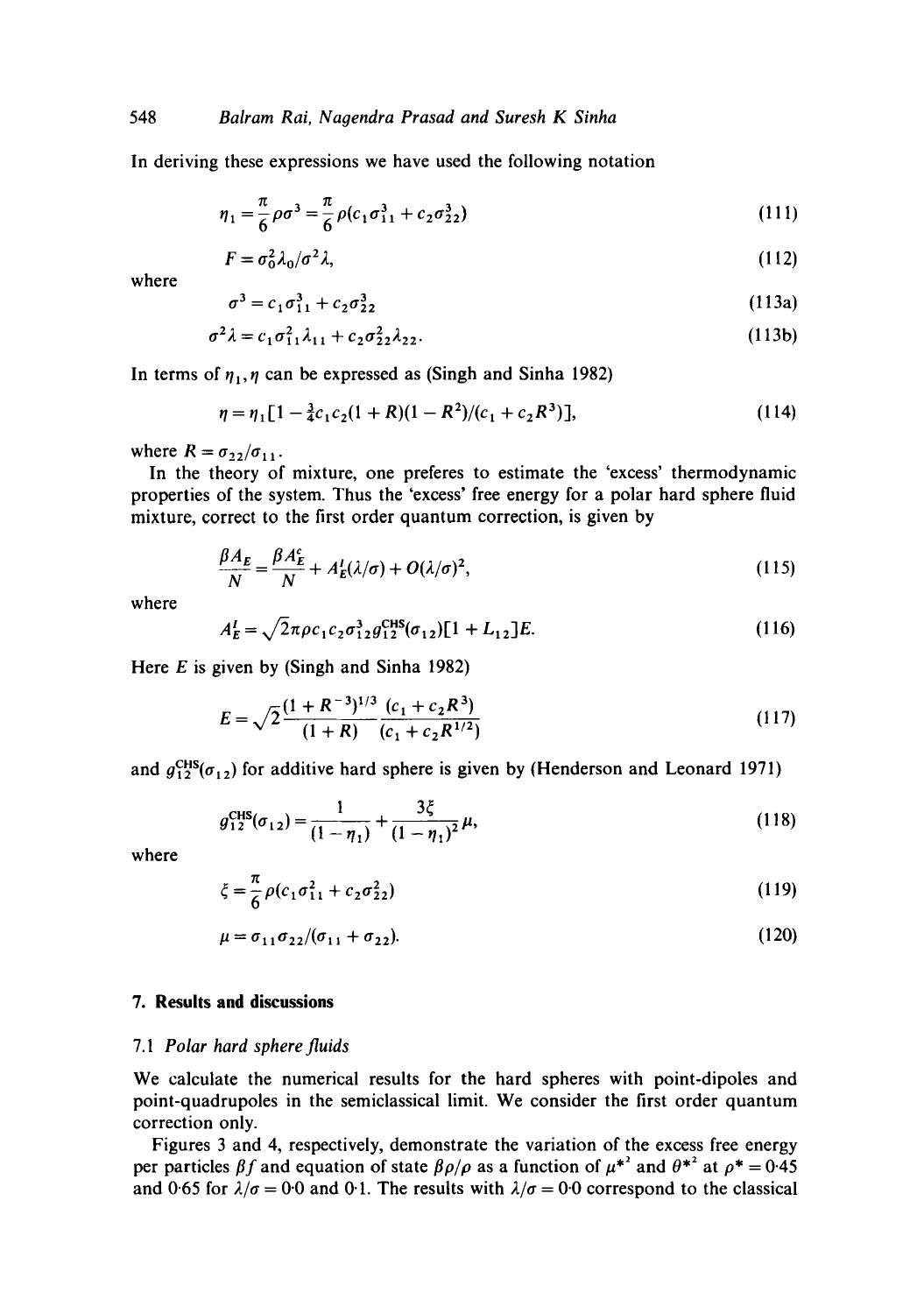

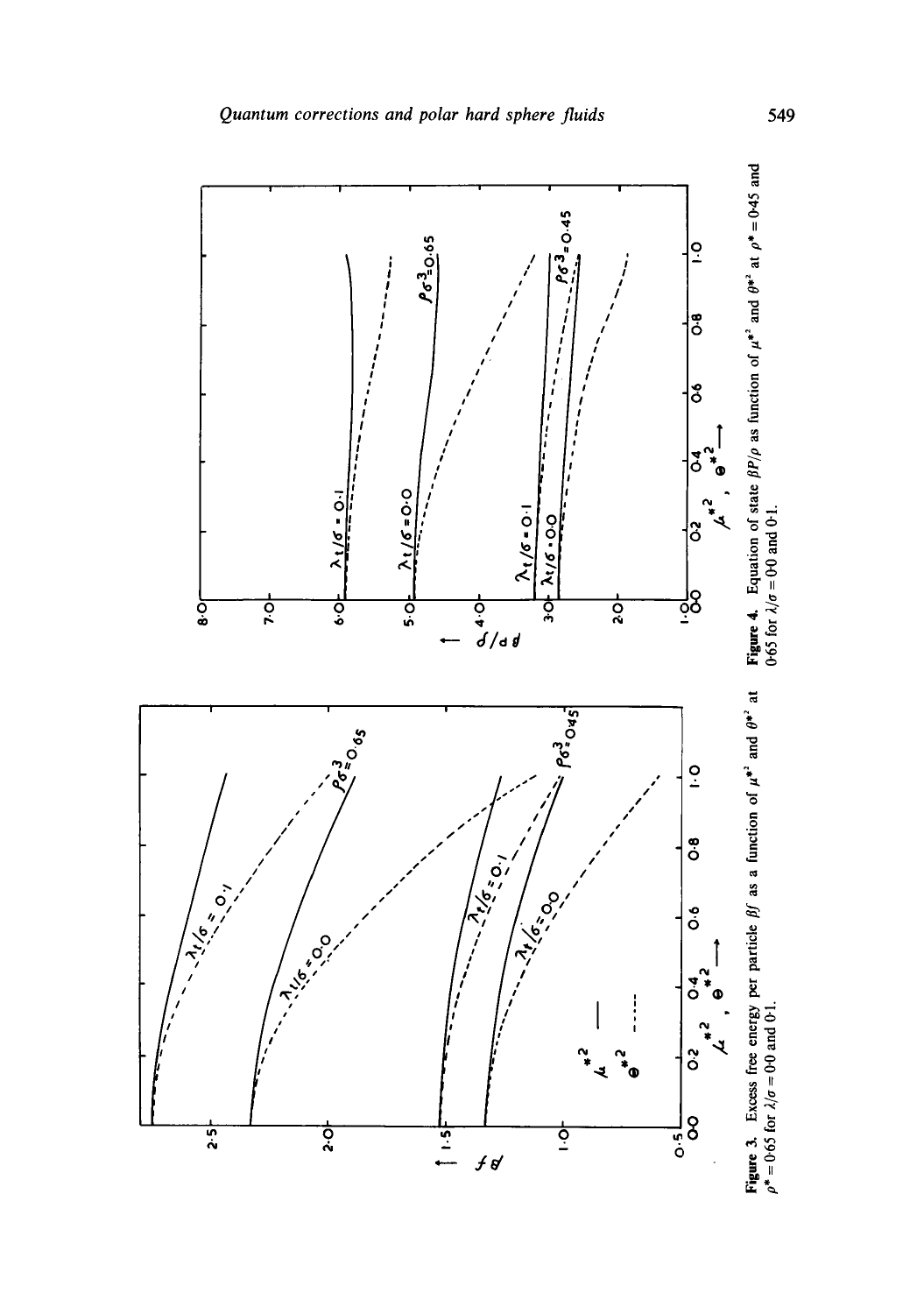values. From these figures we see that the difference between classical and semiclassical values of free energy and pressure increases with increase of  $\mu^{*2}$  and  $\theta^{*2}$  as well as increase of density.

In table 1, we report the percentage contribution of quantum correction to the free

| $\mu^{*^2}/\theta^{*^2}$ | $\frac{f-f^c}{\sqrt{1-\frac{f^c}{c}}} \times 100$<br>$f^c$ |                        | $P-P^c$<br>$\times 100$<br>P <sup>c</sup> |                           |
|--------------------------|------------------------------------------------------------|------------------------|-------------------------------------------|---------------------------|
|                          | $\rho \sigma^3 = 0.45$                                     | $\rho \sigma^3 = 0.65$ | $\rho \sigma^3 = 0.45$                    | $\varrho \sigma^3 = 0.65$ |
| $\mu^{*^2}$              |                                                            |                        |                                           |                           |
| 0.4                      | $16-42$                                                    | 19.69                  | 12.37                                     | 21.37                     |
| 0.8                      | 21.55                                                      | 25.17                  | $15 - 05$                                 | 25:60                     |
| $1-0$                    | 26:14                                                      | $29 - 46$              | $17 - 03$                                 | $28 - 38$                 |
| $\theta^{*^2}$           |                                                            |                        |                                           |                           |
| 0.4                      | 19.90                                                      | 23.96                  | 14.74                                     | 25.83                     |
| 0.8                      | 40.97                                                      | 48.47                  | $26 - 11$                                 | 45.17                     |
| $1-0$                    | 69.10                                                      | 78.69                  | 36.61                                     | 64.46                     |

Table 1. Percentage of quantum correction for the free energy and pressure of the hard sphere polar fluid at  $\lambda/\sigma = 0.1$ .



Figure 5. The configurational free energy per particle,  $\beta f$ , for hard sphere and dipole binary mixture as a function of  $\rho^*$  for  $c_1 = c_2 = 0.5$  and  $\mu^{*2} = 2.0$  for  $\lambda/\sigma = 0.0$ , 0.1 and 0.2.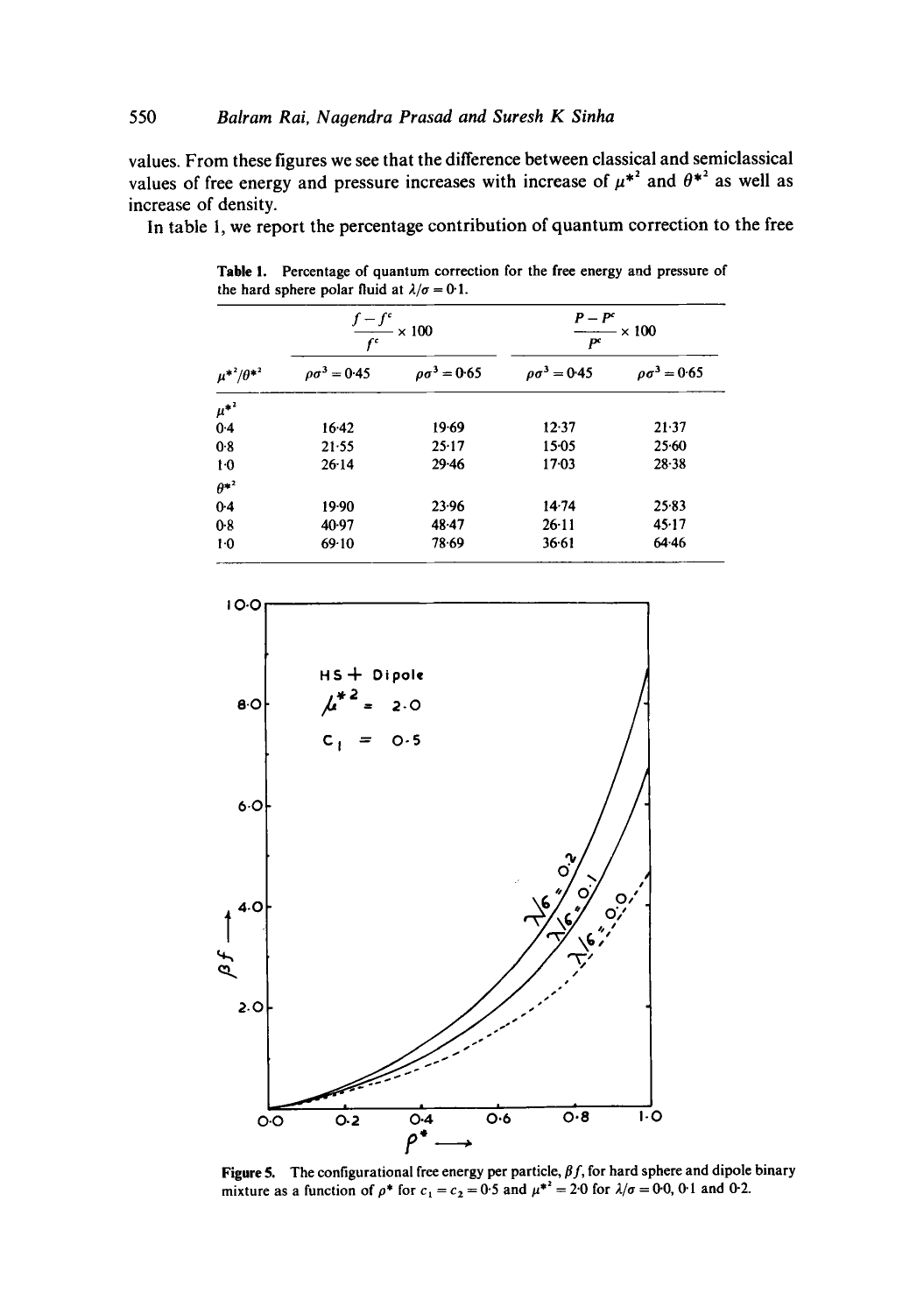

**Figure 6.** The configurational free energy per particle,  $\beta f$ , for hard sphere and quadrupole binary mixture as a function of  $\rho^*$  for  $c_1 = c_2 = 0.5$  and  $\theta^{*2} = 2.0$  for  $\lambda/\sigma = 0.0$ , 0.1 and 0.2.

energy and pressure for the hard sphere polar fluids at  $\lambda/\sigma = 0.1$ . We find that the quantum correction increases with increase of density and increase of  $\mu^{*2}$  and  $\theta^{*2}$ .

We thus come to the conclusion that the quantum effect increases with increase of parameter  $\mu^*$  and  $\theta^*$  and for quadrupole the quantum effect is larger.

### 7.2 *Polar hard sphere mixtures*

We calculate the numerical results for some polar hard sphere mixtures such as binary mixture (i) hard sphere (HS) and dipole hard sphere (DHS) ( $\mu_1 = 0$ ,  $\mu_2 = \mu$  and  $\theta_1 = \theta_2 = 0$ ), (ii) hard spheres (HS) and quadrupole hard sphere (QHS) ( $\mu_1 = \mu_2 = 0$ and  $\theta_1 = 0$ ,  $\theta_2 = \theta$ ) and (iii) dipole and dipole ( $\mu_1 \neq 0$ ,  $\mu_2 \neq 0$  and  $\theta_1 = \theta_2 = 0$ ) in the semiclassical limit. We consider the first quantum correction only.

The values of the configurational free energy per particles  $\beta f$  for the binary mixture of (i) HS and DHS with  $\mu^* = 2$  and (ii) HS and QHS with  $\theta^* = 2$  are demonstrated as a function of  $\rho^*$  at  $c_1 = c_2 = 0.5$  in figures 5 and 6, respectively, for  $\lambda/\sigma = 0.0$ , 0.1 and 0.2. The results with  $\lambda/\sigma = 0.0$  correspond to the classical values. We see that the quantum effects increase with density  $\rho^*$ .

Figures 7 and 8 demonstrate the variation of the reduced pressure  $P^*$  as a function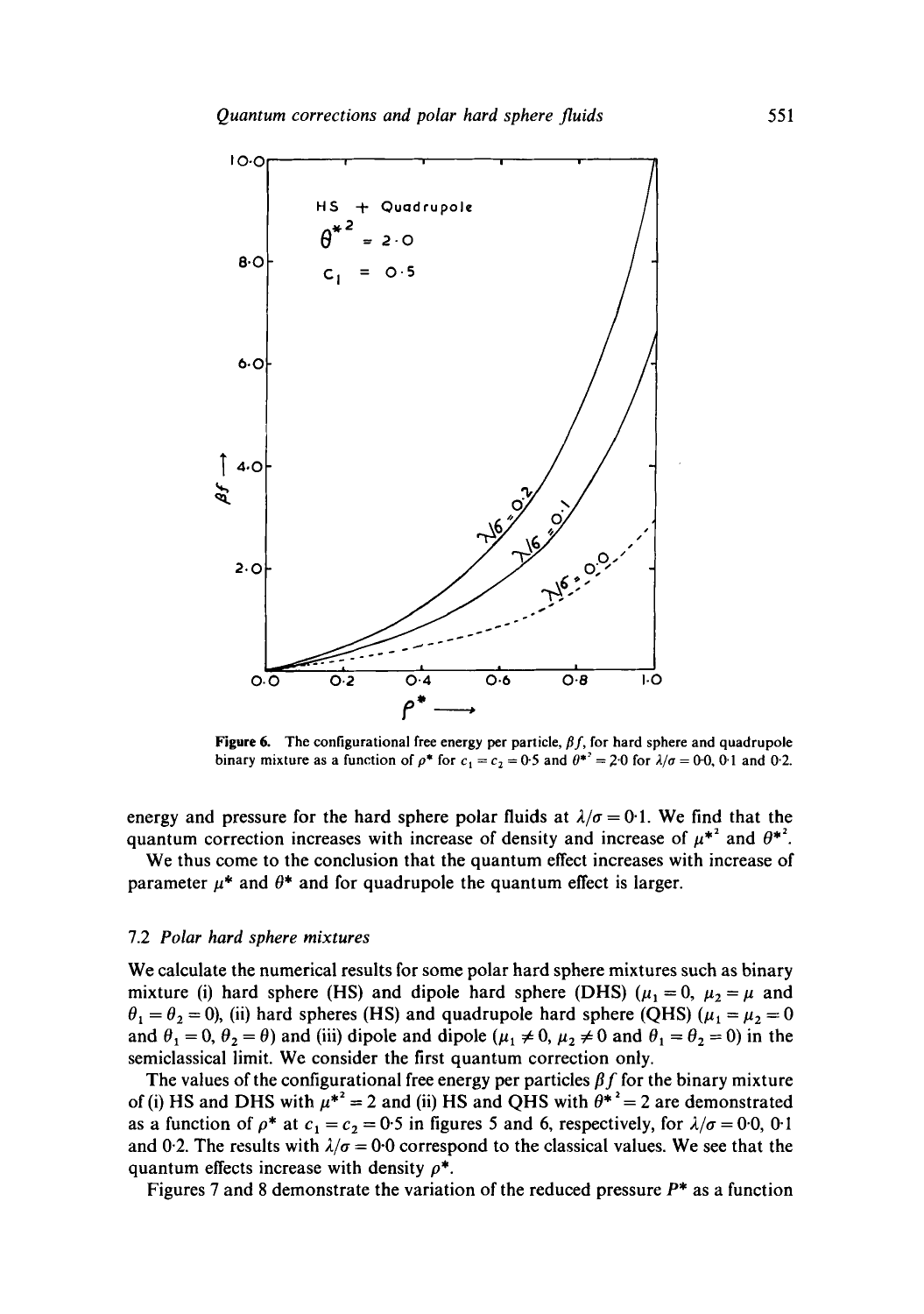



**Figure 8.** The reduced pressure,  $P^* = P\sigma^B/\theta^2$ , for hard sphere and quadrupole binary mixture as a function of  $\theta^{*2}$  for  $c_1 = c_2 = 0.5$  at  $\rho^* = 0.65$  for  $\lambda/\sigma = 0.00$ ,  $0.1$  and  $0.2$ .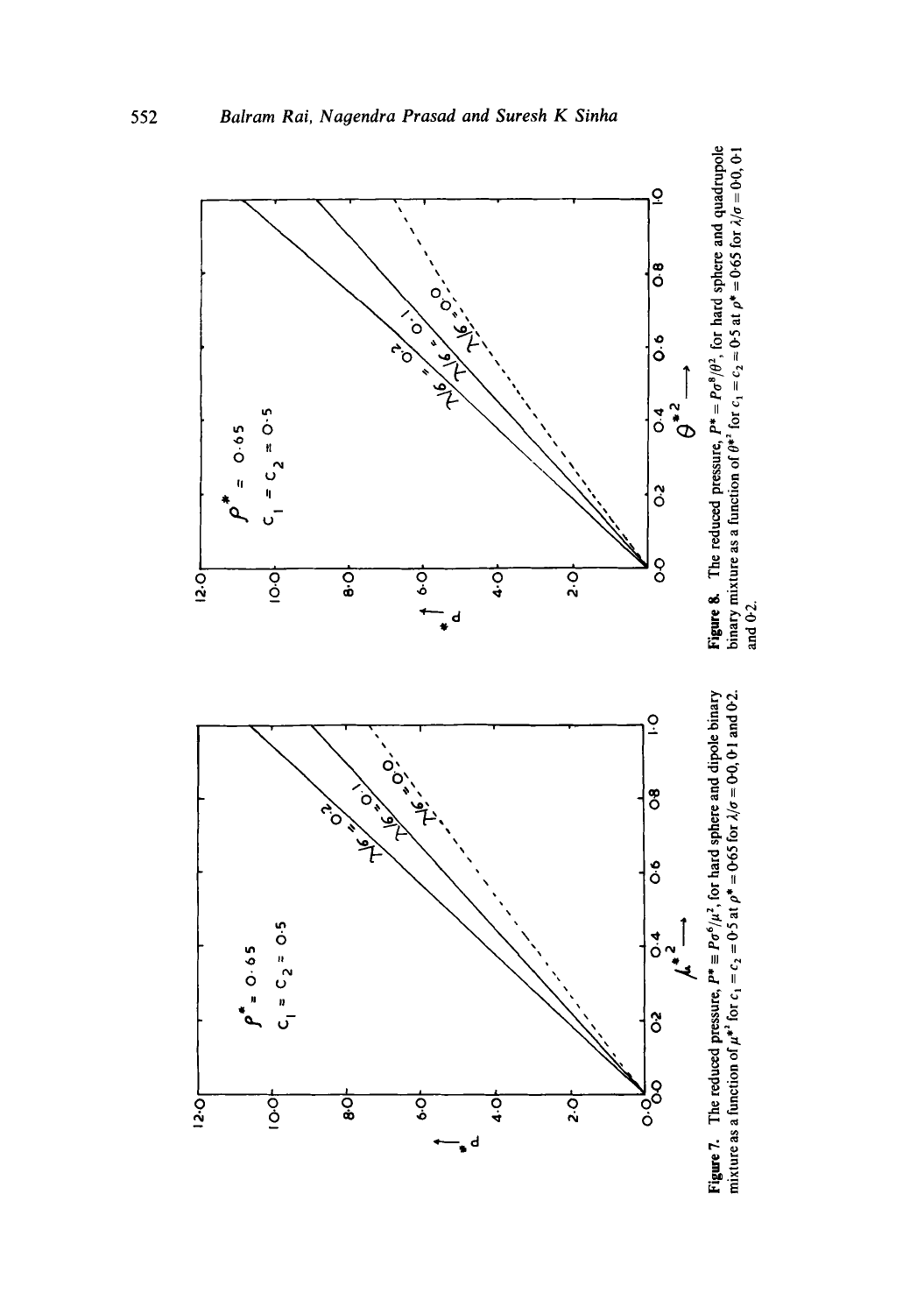

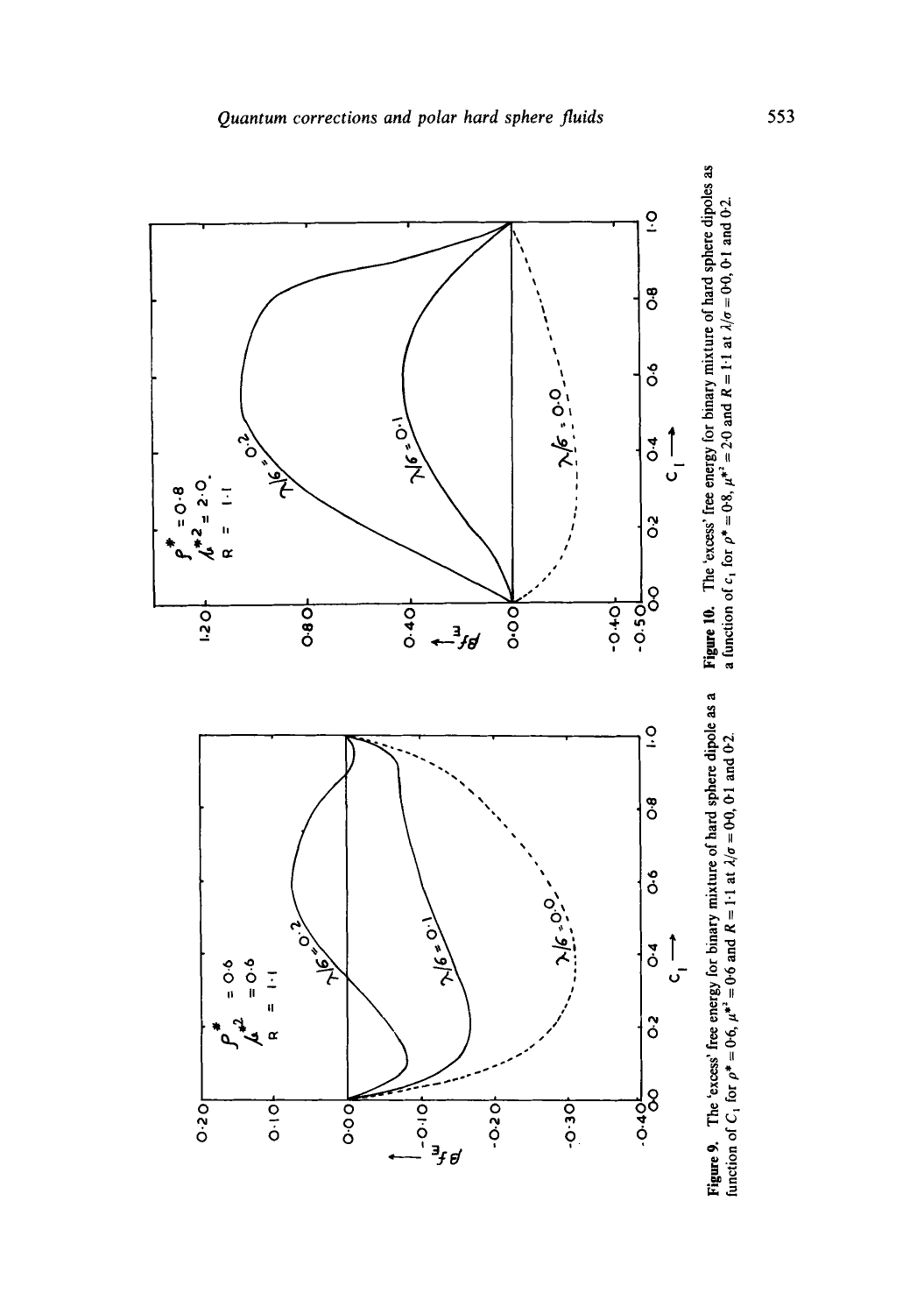of  $\mu^{*2}$  and  $\theta^{*2}$ , respectively, for  $c_1 = c_2 = 0.5$  at  $\rho^* = 0.65$  for  $\lambda/\sigma = 0.0$ , 0.1 and 0.2, where in the first case  $P^* = P\sigma^6/\mu^2$  and in the second case  $P^* = P\sigma^8/\theta^2$ . We see that the quantum effects increase with increase of  $\mu^{*2}$  and  $\theta^{*2}$  as well as density  $\rho^*$ .

We have also calculated the excess free energy per particle,  $\beta f_E$ , ( $\equiv \beta A_E/N$ ) for a DHS-DHS binary mixture where both species have different diameters (i.e.  $\sigma_{11} \neq \sigma_{22}$ ) but same dipole moments (i.e.  $\mu_1 = \mu_2$ ). In figures 9 and 10, the values of  $\beta f_E$  of the DHS-DHS mixture for  $R_2 = 1.1$  are reported as a function of  $c_1$  for  $\rho^* = 0.60$ ,  $\mu_1^{*2} = 0.60$  and  $\rho^* = 0.8$ ,  $\mu_1^{*2} = 2.0$ , respectively for  $\lambda/\sigma = 0.0$ , 0.1 and 0.2. The quantity  $\rho^* = \rho(c_1 \sigma_{11}^3 + c_2 \sigma_{22}^3)$  in this case. It is found that 'excess' classical as well as semiclassical values are zero at  $c_1 = 0.0$  and  $c_1 = 1.0$  and non-zero in the intermediate range of  $c_1$ .

Thus we come to the conclusion that the 'excess' quantum effect depends on the concentration  $c_1$  and  $c_2$  and particle diameter ratio  $R = \sigma_{22}/\sigma_{11}$  and increases with increase of parameter  $\mu^*$ <sup>2</sup>.

#### **8. Summary**

The purpose of the present paper is to develop a theory for calculating the equilibrium properties of polar hard sphere fluid (in the semiclassical limit), whose molecules interact via a pair potential of the type  $u = u_{HS} + u_a$  where  $u_{HS}$  is a hard sphere potential and  $u_a$  an angle dependent potential. We have given explicit expressions for the first and second quantum corrections for the second virial coefficient and for the first quantum correction to the free energy and equation of state for polar hard sphere fluid and fluid mixture. In this calculation we have considered the permanent multipole interaction only. In polar fluid the polarization of molecules may play an important role in estimating the quantum effects (Pratt 1980). Introduction of the polarizability to some real fluids will be discussed in future publications.

#### **Acknowledgement**

One of us (SKS) acknowledges the financial support of the University Grant Commission, New Delhi.

#### **References**

Adelman S A and Deutch J M 1973 *J. Chem. Phys.* 59 3971 Berne B J and Thirumalai D 1986 *Ann. Rev. Phys. Chem.* 37 401 Carnahan N F and Starling K E 1969 *J. Chem. Phys.* 51 5795 Derderian E J and Steele W A 1971 *J. Chem. Phys.* 55 5795 Derderian E J and Steele W A 1973 *J. Chem. Phys.* 59 992 Flytzani-Stephanopoulos N, Gubbins K E and Gray C G 1975 *Mol. Phys. 30* 1649 Friedman H L 1962 *Adv. Chem. Phys.* 4 225 Gibson W G and Byrnes S G 1975 *Phys. Rev.* All 270 Gray C G and Gubbins K E 1984 *Theory of molecular fluids* (Clarandon Press) Vol. 1 Gubbins K E and Gray C G 1972 *Mol. Phys. 23* 187 Hemmer P C 1968 *Phys. Lett.* A27 377